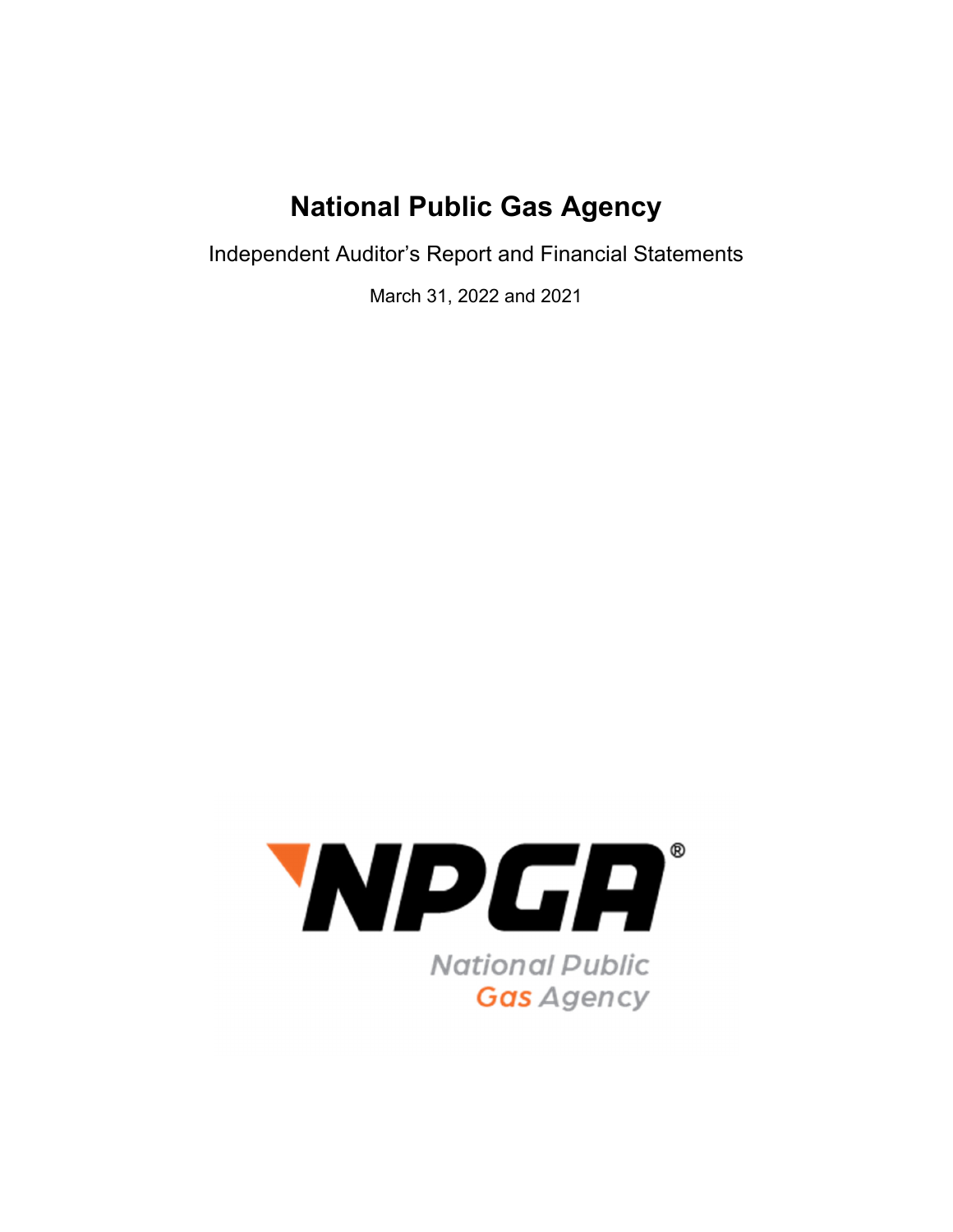# **National Public Gas Agency** March 31, 2022 and 2021

# **Contents**

# **Financial Statements**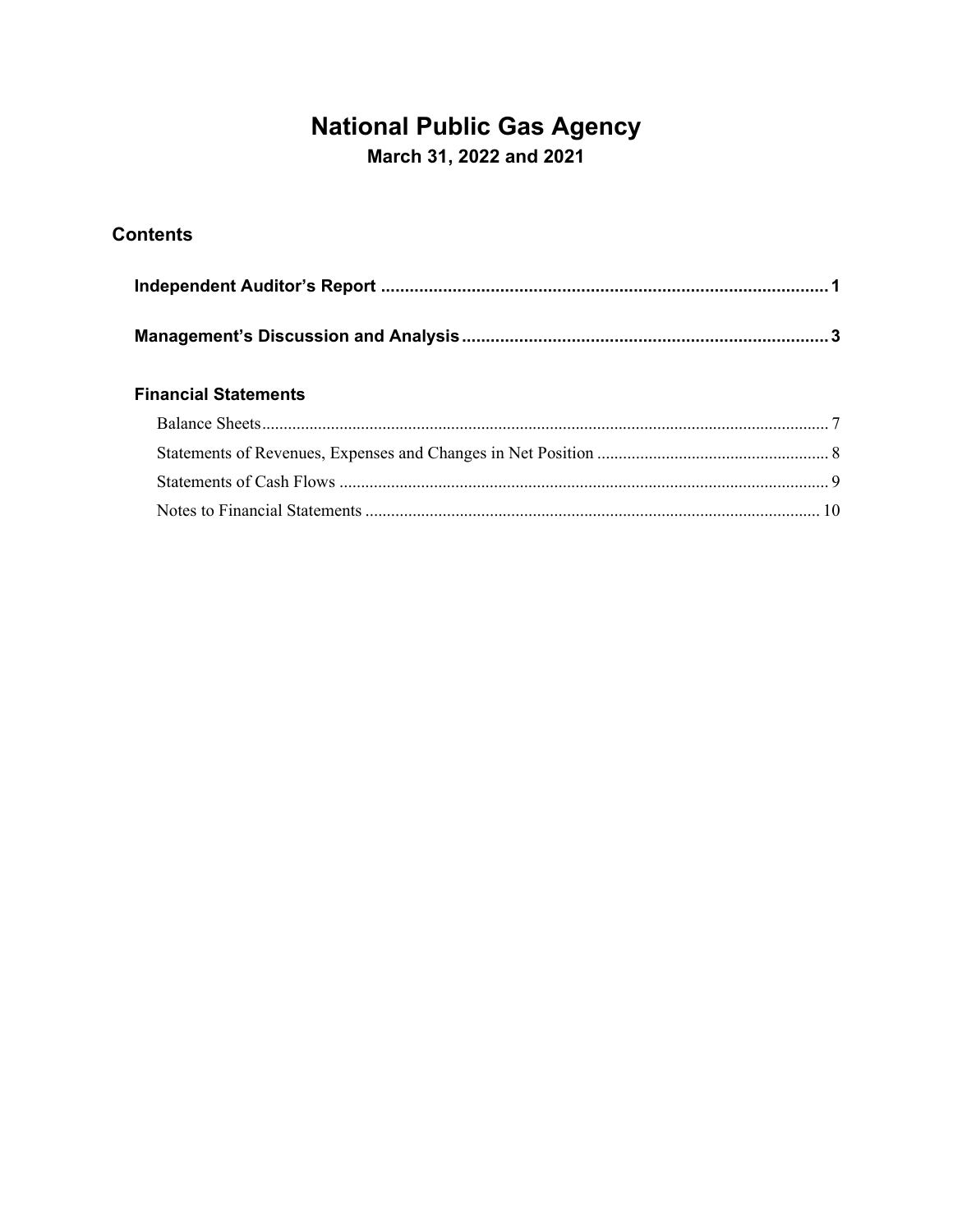

# **Independent Auditor's Report**

Board of Directors National Public Gas Agency Lincoln, Nebraska

# *Opinion*

We have audited the financial statements of National Public Gas Agency, as of and for the years ended March 31, 2022 and 2021, and the related notes to the financial statements, which collectively comprise National Public Gas Agency's basic financial statements as listed in the table of contents.

In our opinion, the accompanying financial statements referred to above present fairly, in all material respects, the financial position of National Public Gas Agency as of March 31, 2022 and 2021, and the changes in financial position and its cash flows for the years then ended in accordance with accounting principles generally accepted in the United States of America.

### *Basis for Opinion*

We conducted our audit in accordance with auditing standards generally accepted in the United States of America (GAAS). Our responsibilities under those standards are further described in the "Auditor's Responsibilities for the Audit of the Financial Statements" section of our report. We are required to be independent of National Public Gas Agency and to meet our other ethical responsibilities, in accordance with the relevant ethical requirements relating to our audit. We believe that the audit evidence we have obtained is sufficient and appropriate to provide a basis for our audit opinion.

### *Responsibilities of Management for the Financial Statements*

Management is responsible for the preparation and fair presentation of these financial statements in accordance with accounting principles generally accepted in the United States of America and for the design, implementation, and maintenance of internal control relevant to the preparation and fair presentation of financial statements that are free from material misstatement, whether due to fraud or error.

In preparing the financial statements, management is required to evaluate whether there are conditions or events, considered in the aggregate, that raise substantial doubt about National Public Gas Agency's ability to continue as a going concern for 12 months beyond the financial statement date, including any currently known information that may raise substantial doubt shortly thereafter.

### *Auditor's Responsibilities for the Audit of the Financial Statements*

Our objectives are to obtain reasonable assurance about whether the financial statements as a whole are free from material misstatement, whether due to fraud or error, and to issue an auditor's report that includes our opinion. Reasonable assurance is a high level of assurance but is not absolute assurance and therefore is not a guarantee that an audit conducted in accordance with GAAS will always detect a material misstatement when it exists. The risk of not detecting a material misstatement resulting from

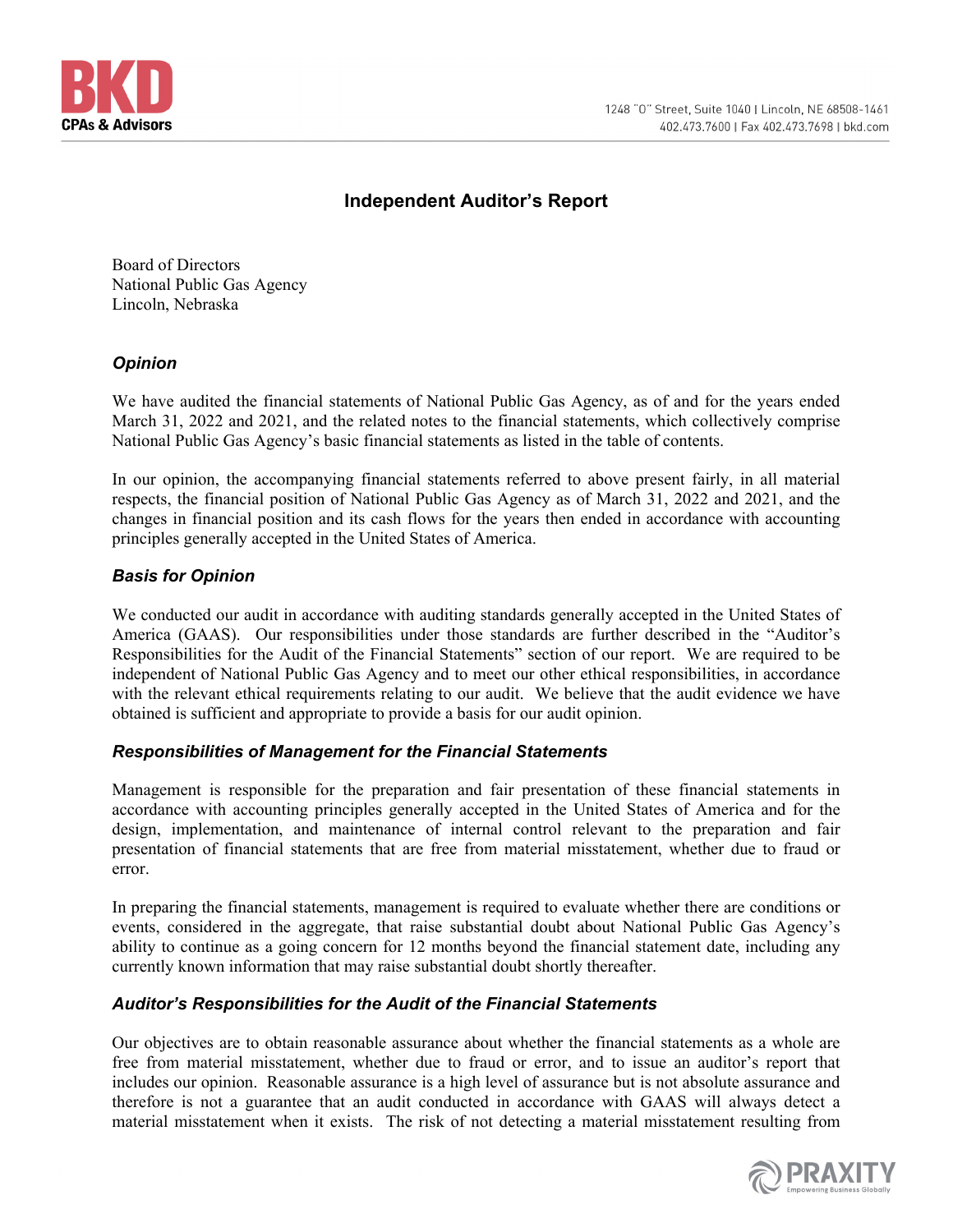fraud is higher than for one resulting from error, as fraud may involve collusion, forgery, intentional omissions, misrepresentations, or the override of internal control. Misstatements are considered material if there is a substantial likelihood that, individually or in the aggregate, they would influence the judgment made by a reasonable user based on the financial statements.

In performing an audit in accordance with GAAS, we:

- Exercise professional judgment and maintain professional skepticism throughout the audit.
- Identify and assess the risks of material misstatement of the financial statements, whether due to fraud or error, and design and perform audit procedures responsive to those risks. Such procedures include examining, on a test basis, evidence regarding the amounts and disclosures in the financial statements.
- Obtain an understanding of internal control relevant to the audit in order to design audit procedures that are appropriate in the circumstances, but not for the purpose of expressing an opinion on the effectiveness of National Public Gas Agency's internal control. Accordingly, no such opinion is expressed.
- Evaluate the appropriateness of accounting policies used and the reasonableness of significant accounting estimates made by management, as well as evaluate the overall presentation of the financial statements.
- Conclude whether, in our judgment, there are conditions or events, considered in the aggregate, that raise substantial doubt about National Public Gas Agency's ability to continue as a going concern for a reasonable period of time.

We are required to communicate with those charged with governance regarding, among other matters, the planned scope and timing of the audit, significant audit findings, and certain internal control-related matters that we identified during the audit.

# *Required Supplementary Information*

Accounting principles generally accepted in the United States of America require that the management's discussion and analysis as listed in the table of contents be presented to supplement the basic financial statements. Such information is the responsibility of management and, although not a part of the basic financial statements, is required by the Governmental Accounting Standards Board, who considers it to be an essential part of financial reporting for placing the basic financial statements in an appropriate operational, economic, or historical context. We have applied certain limited procedures to the required supplementary information in accordance with auditing standards generally accepted in the United States of America, which consisted of inquiries of management about the methods of preparing the information and comparing the information for consistency with management's responses to our inquiries, the basic financial statements, and other knowledge we obtained during our audit of the basic financial statements. We do not express an opinion or provide any assurance on the information because the limited procedures do not provide us with sufficient evidence to express an opinion or provide any assurance.

BKD,LLP

Lincoln, Nebraska May 18, 2022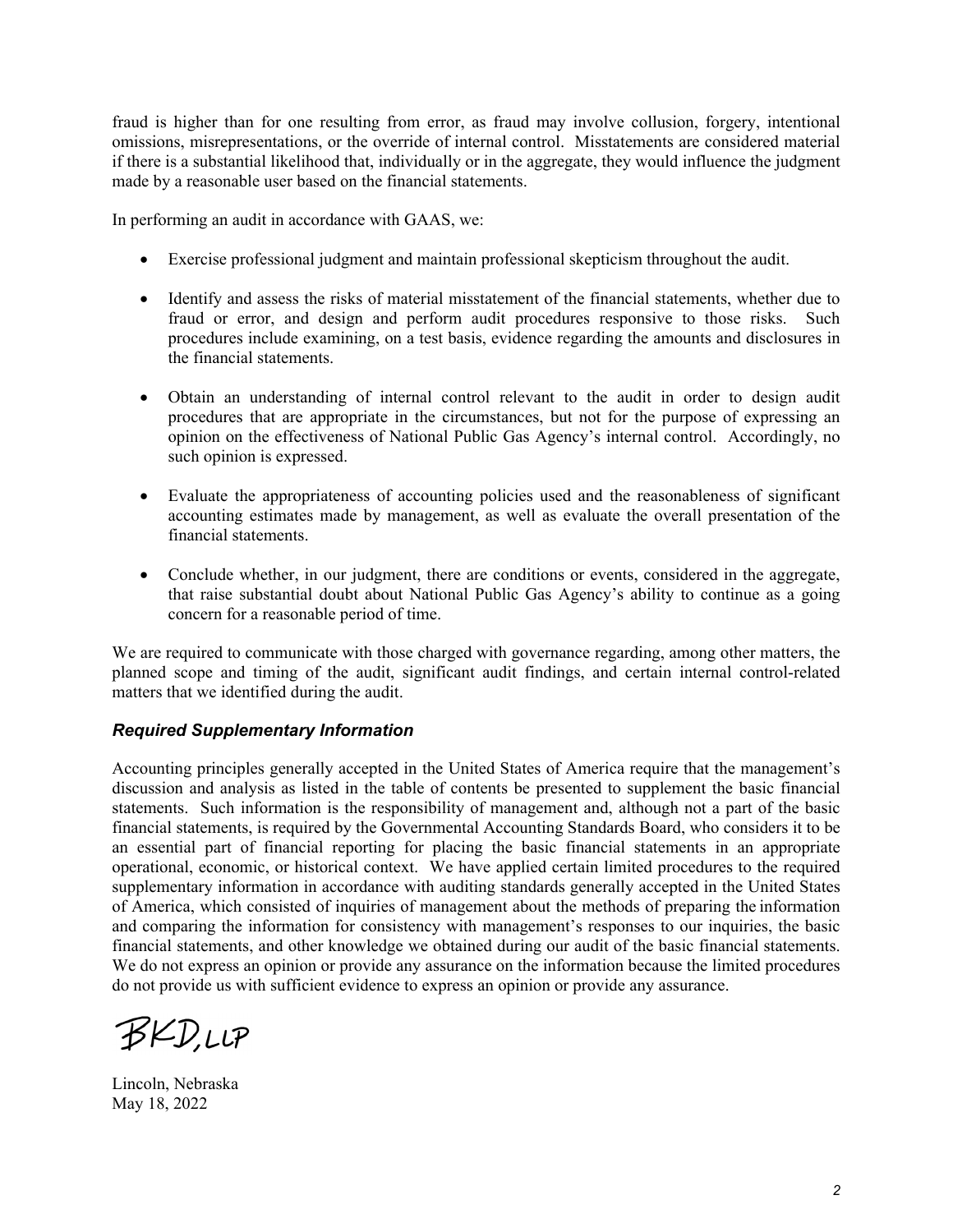#### **MANAGEMENT'S DISCUSSION AND ANALYSIS**

The discussion and analysis on the following pages summarizes the financial highlights and focuses on factors that had a material effect on the financial condition of National Public Gas Agency (NPGA) and the results of operations for the years ended March 31, 2022, 2021 and 2020. This discussion should be read in conjunction with the accompanying financial highlights, the basic financial statements and notes to the financial statements.

### *Financial Report Overview*

The financial statements, related notes to the financial statements and management's discussion and analysis provide information about NPGA's financial position and activities.

**Management's Discussion and Analysis** – provides an objective and easily readable analysis of the financial activities of NPGA based on currently known facts, decisions or conditions.

**Balance Sheets** – provide a summary of NPGA's assets, deferred outflows of resources, liabilities, deferred inflows of resources and net position.

**Statements of Revenues, Expenses and Changes in Net Position** – present the operating results of NPGA into various categories of operating revenues and expenses, and non-operating revenues.

**Statements of Cash Flows** – report the cash provided by and used for operating activities, as well as other cash sources such as investment return.

**Notes to the Financial Statements** – provide additional disclosures and information that is essential to a full understanding of the data provided in the statements.

### *Financial Analysis*

The following comparative condensed financial statements summarize NPGA's financial position and operating results for the years ended March 31, 2022, 2021 and 2020.

#### **Condensed Balance Sheets and Financial Highlights**

|                                        |    |           |               |           |               |           |              | Change           |              |                  |
|----------------------------------------|----|-----------|---------------|-----------|---------------|-----------|--------------|------------------|--------------|------------------|
|                                        |    |           |               | March 31, |               |           |              | <b>From 2021</b> |              | <b>From 2020</b> |
|                                        |    | 2022      |               | 2021      |               | 2020      |              | to 2022          |              | to 2021          |
|                                        |    |           |               |           |               |           |              |                  |              |                  |
| Current assets                         | \$ | 4,218,193 | \$.           | 5,681,787 | \$            | 3,586,235 | S.           | (1,463,594)      | S            | 2,095,552        |
| Noncurrent assets                      |    | 2,885,000 |               | 324,273   |               |           |              | 2,560,727        |              | 324,273          |
| Deferred outflows of resources         |    |           |               |           |               | 188,000   |              |                  |              | (188,000)        |
| Total assets and deferred outflows of  |    |           |               |           |               |           |              |                  |              |                  |
| resources                              | Ж, | 7,103,193 | <sup>\$</sup> | 6,006,060 | <sup>\$</sup> | 3,774,235 | $\mathbb{S}$ | 1,097,133        | S.           | 2,231,825        |
|                                        |    |           |               |           |               |           |              |                  |              |                  |
| Current liabilities                    | S  | 1,335,784 | <sup>\$</sup> | 3,051,580 | \$            | 685,835   | \$           | (1,715,796)      | S            | 2,365,745        |
| Noncurrent liabilities                 |    |           |               |           |               | 188,000   |              |                  |              | (188,000)        |
| Deferred inflows of resources          |    | 2,885,000 |               | 74,000    |               |           |              | 2,811,000        |              | 74,000           |
| Net position - unrestricted            |    | 2,882,409 |               | 2,880,480 |               | 2,900,400 |              | 1,929            |              | (19,920)         |
| Total liabilities, deferred inflows of |    |           |               |           |               |           |              |                  |              |                  |
| resources and net position             |    | 7,103,193 | <sup>S</sup>  | 6,006,060 | <sup>\$</sup> | 3,774,235 | $\mathbb{S}$ | 1,097,133        | <sup>S</sup> | 2,231,825        |
|                                        |    |           |               |           |               |           |              |                  |              |                  |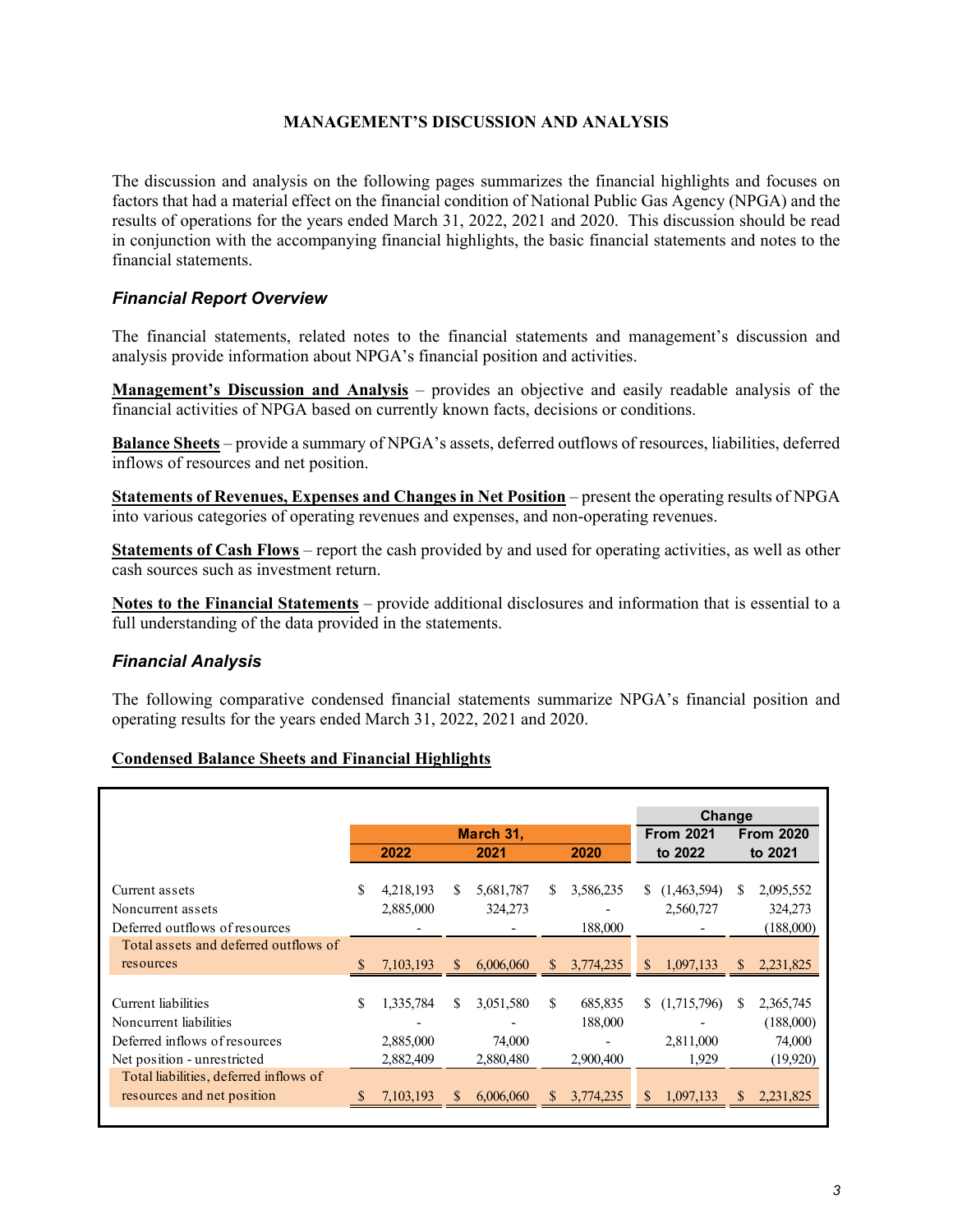Current assets decreased in 2022 due to a decrease in cash and cash equivalents, short-term investments, and accounts receivable. Although accounts receivable decreased in 2022, the balance is higher than in recent years due to the rising cost of natural gas. Accounts receivable had increased in 2021 due to additional volumes and higher natural gas prices related to Winter storm Uri in February 2021.

Noncurrent assets are impacted by the volume of and changes in the fair value of derivative instruments. The fair value of derivative instruments was positive in 2022 and 2021 resulting in a noncurrent asset. NPGA has greater volumes of derivative instruments, and the rising cost of natural gas has increased the fair value of NPGA's derivative instruments in 2022. Noncurrent assets are also impacted by the maturity in years of the investment portfolio. NPGA does not have long-term investments in 2022. Noncurrent assets also increased in 2021 as NPGA moved more funds into the investment portfolio resulting in a balance in long-term investments.

Deferred outflows of resources and noncurrent liabilities fluctuate annually as a result of the volume of and changes in the fair value of derivative instruments. The deferred outflows of resources and noncurrent liabilities in 2020 result from the negative fair value of cash flow hedges.

The change in current liabilities relates to natural gas prices and volumes purchased to meet needs of members and customers resulting in fluctuations in accounts payable. Although accounts payable decreased in 2022, the balance is higher than in recent years due to the rising cost of natural gas. Accounts payable had increased in 2021 due to the increase in natural gas prices related to Winter storm Uri in February 2021.

Deferred inflows of resources also fluctuate annually as a result of the volume of and changes in the fair value of derivative instruments. The deferred inflows of resources in 2022 and 2021 result from the positive fair value of cash flow hedges.

|                        |           |                          |                                   |                  | Change                    |
|------------------------|-----------|--------------------------|-----------------------------------|------------------|---------------------------|
|                        |           | March 31,                |                                   | <b>From 2021</b> | <b>From 2020</b>          |
|                        | 2022      | 2021                     | 2020                              | to 2022          | to 2021                   |
|                        |           |                          |                                   |                  |                           |
| Sales volumes (MMBtu)  | 2,487,733 | 2,500,258                | 2,315,035                         | (12, 525)        | 185,223                   |
|                        |           |                          |                                   |                  |                           |
| Operating revenues     | 8,770,029 | \$<br>8,498,131          | 5,001,443<br>\$.                  | 271,898<br>S.    | \$<br>3,496,688           |
| Operating expenses     | 8,773,753 | 8,532,142                | 5,052,177                         | 241,611          | 3,479,965                 |
| Operating loss         | (3,724)   | (34,011)                 | (50, 734)                         | 30,287           | 16,723                    |
|                        |           |                          |                                   |                  |                           |
| Investment return      | 5,653     | 14,091                   | 48,844                            | (8, 438)         | (34, 753)                 |
|                        |           |                          |                                   |                  |                           |
| Change in net position | 1,929     | $\mathbb{S}$<br>(19,920) | (1,890)<br>$\mathbf{\mathcal{S}}$ | 21,849<br>-S     | (18,030)<br><sup>\$</sup> |
|                        |           |                          |                                   |                  |                           |

### **Condensed Statements of Revenues, Expenses and Changes in Net Position and Financial Highlights**

The fluctuation in sales volumes results from changes in demand primarily driven by weather conditions and changes in contracts with customers. One community converted from a customer contract to a member in 2021.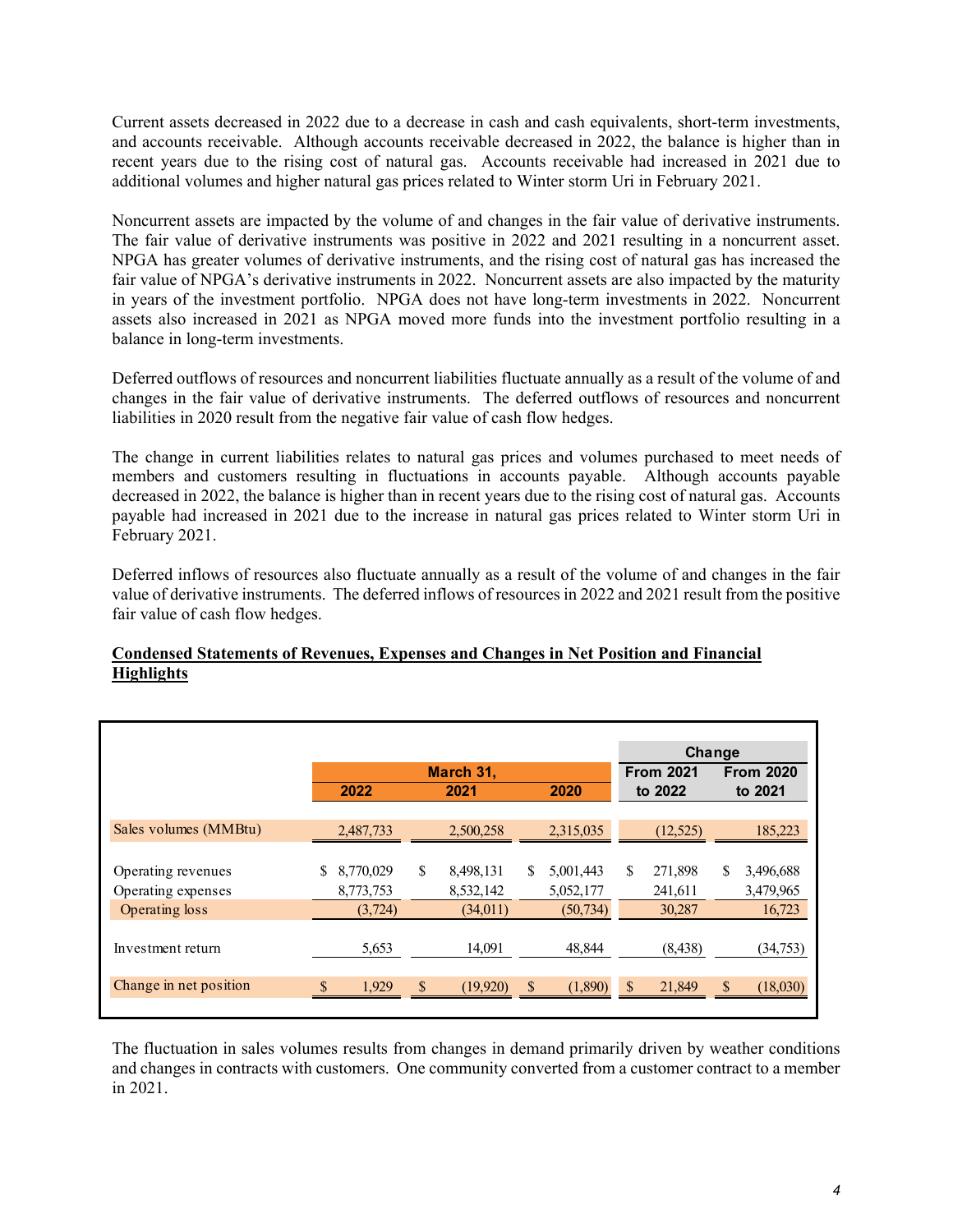The increase in operating revenues and operating expenses in 2022 related to higher average natural gas prices compared to 2021. A portion of the increase in operating revenues and operating expenses in 2021 related to increased demand and higher average natural gas prices compared to 2020. The majority of the increase in operating revenues and operating expenses in 2021 resulted from the increase in demand and drastic increase in natural gas prices during Winter storm Uri in February 2021.

Fluctuations in investment return relate to fluctuations in interest rates and funds invested each fiscal year impacting annual investment return.

# *General Trends and Significant Events*

In February 2021, Winter storm Uri brought prolonged frigid temperatures to the midwestern United States. These prolonged frigid temperatures created a significant increase in natural gas demand while also posing some operating challenges to production facilities and certain pipelines. Ten NPGA members experienced a significant increase in the February cost of gas which increased NPGA's 2021 operating revenues and operating expenses. NPGA worked with the gas suppliers to extend payment terms, without interest, to give the impacted members more time to remit payment to NPGA. The extended payment terms resulted in increased accounts receivable and accounts payable in 2021. The impacted members remitted full payment to NPGA by May 2021 allowing NPGA to provide full payment to the gas suppliers in May 2021.

Despite the highly elevated pricing seen for supplemental gas needs for several days during Winter Storm Uri in February 2021, First of Month pricing for March 2021 returned to pre-storm levels but gradually rose over the course of 2021 until rather dramatic market hikes started occurring during the fall and continuing into spring 2022. Market signals were already sending a lot of uncertainty into the market and were only exacerbated by the Russian invasion of Ukraine in late February 2022. Ultimately year-over-year natural gas prices would rise approximately 59% with tremendous volatility occurring in the day-to-day market and even intra-day market. Even in an elevated pricing environment, production struggles to keep pace with demand as equipment and manpower are slow to return to the field, showing a high degree of financial discipline. The Energy Information Agency's (EIA) outlook as of March 2022 calls for a modest increase in daily production by the end of 2022. According to the EIA natural gas inventory report for March 25, 2022, total working gas in storage is below the five-year historical range. Weather continues to play a huge role in driving up the market as a hot and dry summer is predicted putting pressure on summer storage levels with summer pricing forwards currently rivaling or exceeding winter pricing. Further driving up demand, in 2021, EIA also reported that U.S. natural gas exports set a record high for the seventh consecutive year and are projected to increase further in the future partially driven by increases in Liquified Natural Gas capacity at facilities that are currently under construction in Louisiana and Texas. At fiscal year-end, the NYMEX forward curve was rising sharply. April 2022 closed at \$4.56/MMBtu but the remainder of fiscal 2022 averages \$7.44 per MMBtu.

### *Risk Management Practices*

NPGA is subject to various risks inherent in the natural gas business, including market risk, operating risk, regulatory and political risks, credit risk and interest risk.

Natural gas prepay transactions and other long-term commitments provide a means in which NPGA may purchase gas at an expected discount from the market.

NPGA has entered into natural gas supply contracts as part of projects to obtain long-term supplies of natural gas, at a discount, pursuant to prepaid natural gas purchase and sale agreements. The contract term is generally the earlier of 30 years or an early termination date defined per the terms of the agreement. NPGA has gas supply contracts with a joint action agency to purchase a daily contracted quantity at a set discount. The first contract is from February 2020 through August 2026 and the second is from April 2022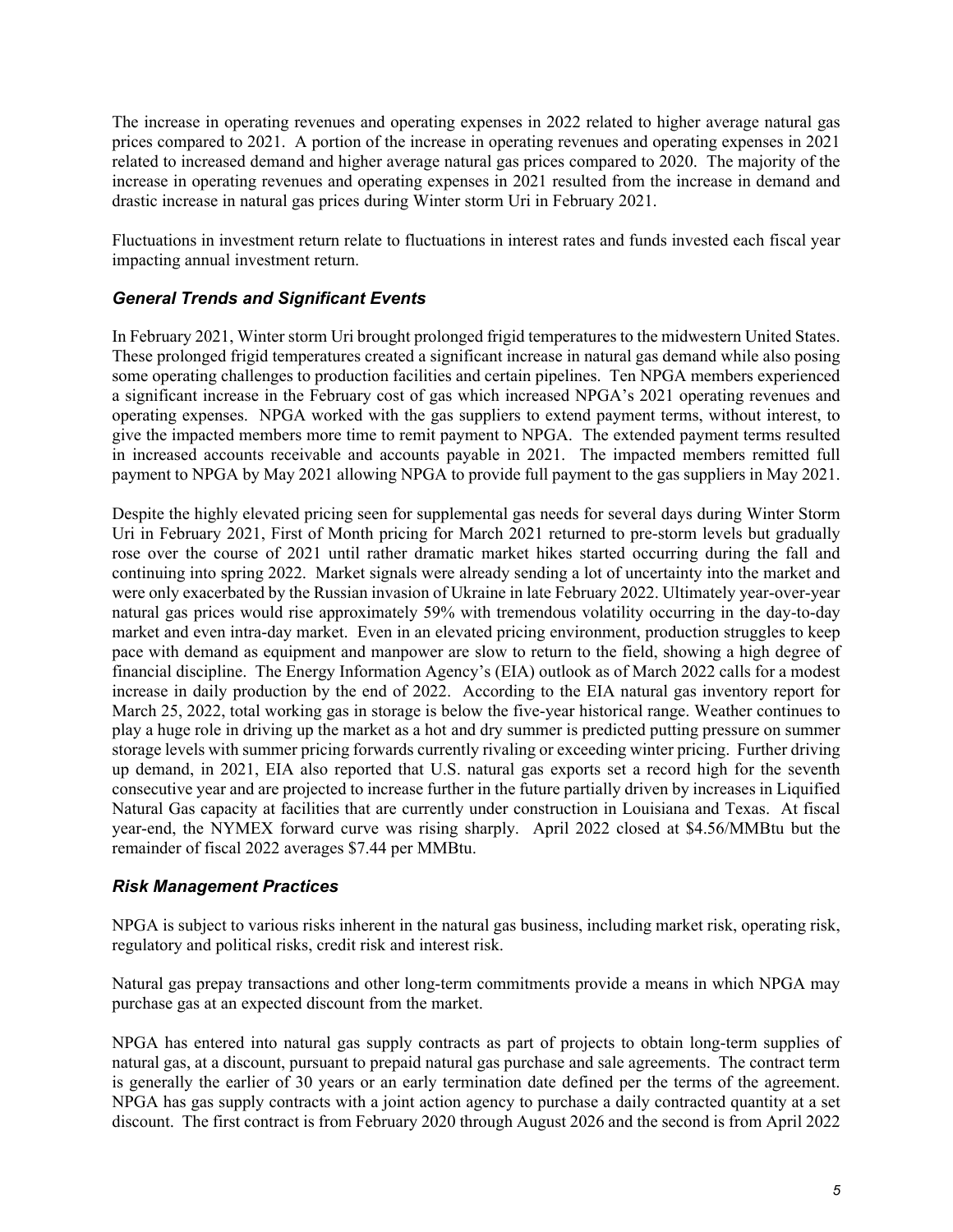through November 2028. NPGA has a gas supply contract with a natural gas acquisition authority to purchase a daily contracted quantity at a set discount from April 2019 through November 2024. NPGA's continued participation in the gas supply contracts through the remaining contract periods, is subject to the ability of each respective organization to supply gas at a minimum discount during each defined reset period.

NPGA has entered into a natural gas production sharing agreement with a nonprofit corporation. The agreement is supported by related agreements with specific members of NPGA who chose to participate and agreed to take delivery of natural gas provided under the natural gas production sharing agreement.

NPGA also utilizes natural gas commodity swap transactions to manage risks associated with natural gas markets. NPGA's commodity swaps outstanding as of March 31, 2022 have effective dates beginning in May 2022 and extending through March 2024.

NPGA will continue to evaluate hedging opportunities, natural gas prepay transactions and other short-term and long-term commitments to manage forward exposure to commodity price risk for members and customers.

### *Report Purpose and Contact Information*

This financial report is designed to provide member municipalities, other customers and counterparties with a general overview of NPGA's financial status for the fiscal years 2022, 2021 and 2020. Questions concerning any of the information provided in this report or requests for additional information should be addressed to the Director of Finance and Accounting at 8377 Glynoaks Dr., Lincoln, Nebraska 68516.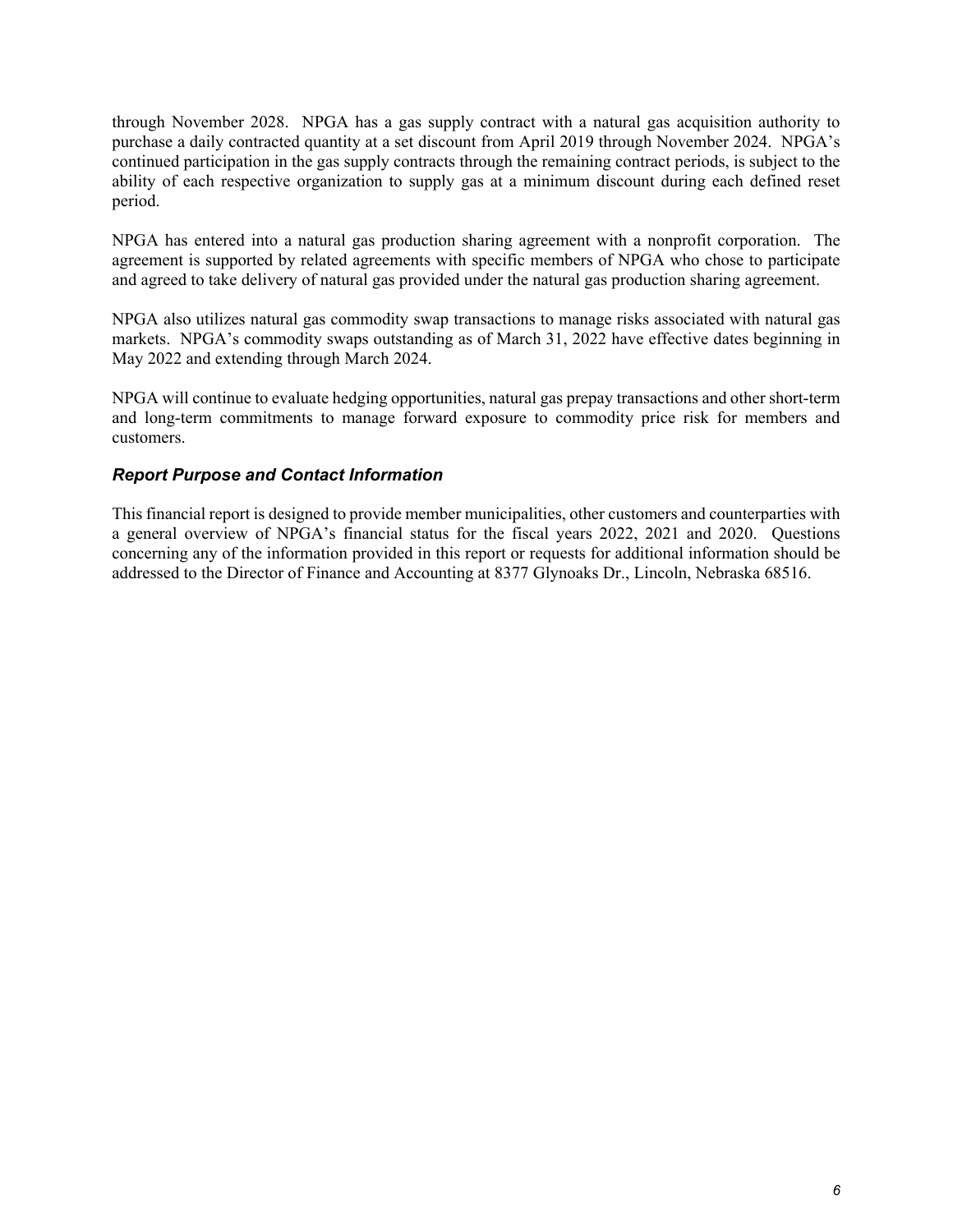# **National Public Gas Agency Balance Sheets March 31, 2022 and 2021**

| Assets                               | 2022           | 2021           |
|--------------------------------------|----------------|----------------|
| <b>Current Assets</b>                |                |                |
| Cash and cash equivalents            | S<br>1,590,035 | S<br>2,144,902 |
| Short-term investments               | 248,936        | 500,145        |
| Accounts receivable                  | 2,254,162      | 2,915,780      |
| Gas in storage                       | 125,060        | 117,960        |
| Prepaid expenses                     |                | 3,000          |
| Total current assets                 | 4,218,193      | 5,681,787      |
| <b>Noncurrent Assets</b>             |                |                |
| Long-term investments                |                | 250,273        |
| Fair value of derivative instruments | 2,885,000      | 74,000         |
| Total noncurrent assets              | 2,885,000      | 324,273        |
| Total assets                         | 7,103,193<br>S | 6,006,060<br>S |

# **Liabilities, Deferred Inflows of Resources and Net Position**

| <b>Current Liabilities</b>                       |                 |                |
|--------------------------------------------------|-----------------|----------------|
| Accounts payable and accrued expenses            | \$<br>1,292,830 | S<br>3,010,462 |
| Due to coalition members                         | 42,954          | 41,118         |
| Total current liabilities                        | 1,335,784       | 3,051,580      |
| <b>Deferred Inflows of Resources</b>             |                 |                |
| Deferred inflows from derivative instruments     | 2,885,000       | 74,000         |
| <b>Net Position</b>                              |                 |                |
| Unrestricted                                     | 2,882,409       | 2,880,480      |
| Total liabilities, deferred inflows of resources |                 |                |
| and net position                                 | 7, 103, 193     | 6,006,060      |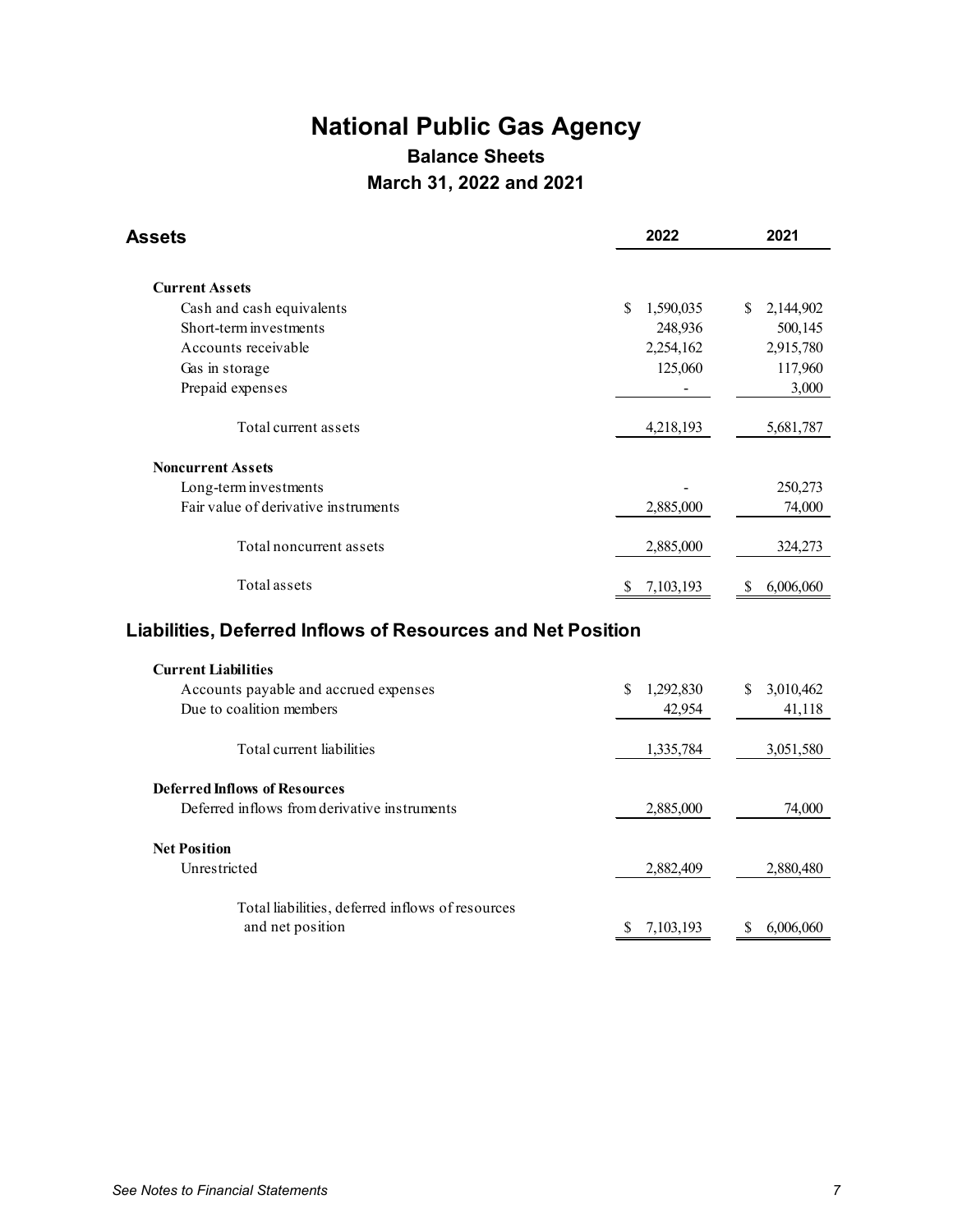# **National Public Gas Agency**

# **Statements of Revenues, Expenses and Changes in Net Position Years Ended March 31, 2022 and 2021**

|                                        | 2022            | 2021            |
|----------------------------------------|-----------------|-----------------|
| <b>Operating Revenues</b>              |                 |                 |
| Gas supply                             | 8,770,029<br>\$ | 8,498,131<br>\$ |
| <b>Operating Expenses</b>              |                 |                 |
| Cost of gas sold                       | 8,283,925       | 8,074,688       |
| Administrative and general             | 489,828         | 457,454         |
| Total operating expenses               | 8,773,753       | 8,532,142       |
| <b>Operating Loss</b>                  | (3,724)         | (34,011)        |
| <b>Nonoperating Revenues</b>           |                 |                 |
| Investment return                      | 5,653           | 14,091          |
| <b>Change in Net Position</b>          | 1,929           | (19,920)        |
| <b>Net Position, Beginning of Year</b> | 2,880,480       | 2,900,400       |
| <b>Net Position, End of Year</b>       | 2,882,409       | 2,880,480<br>S  |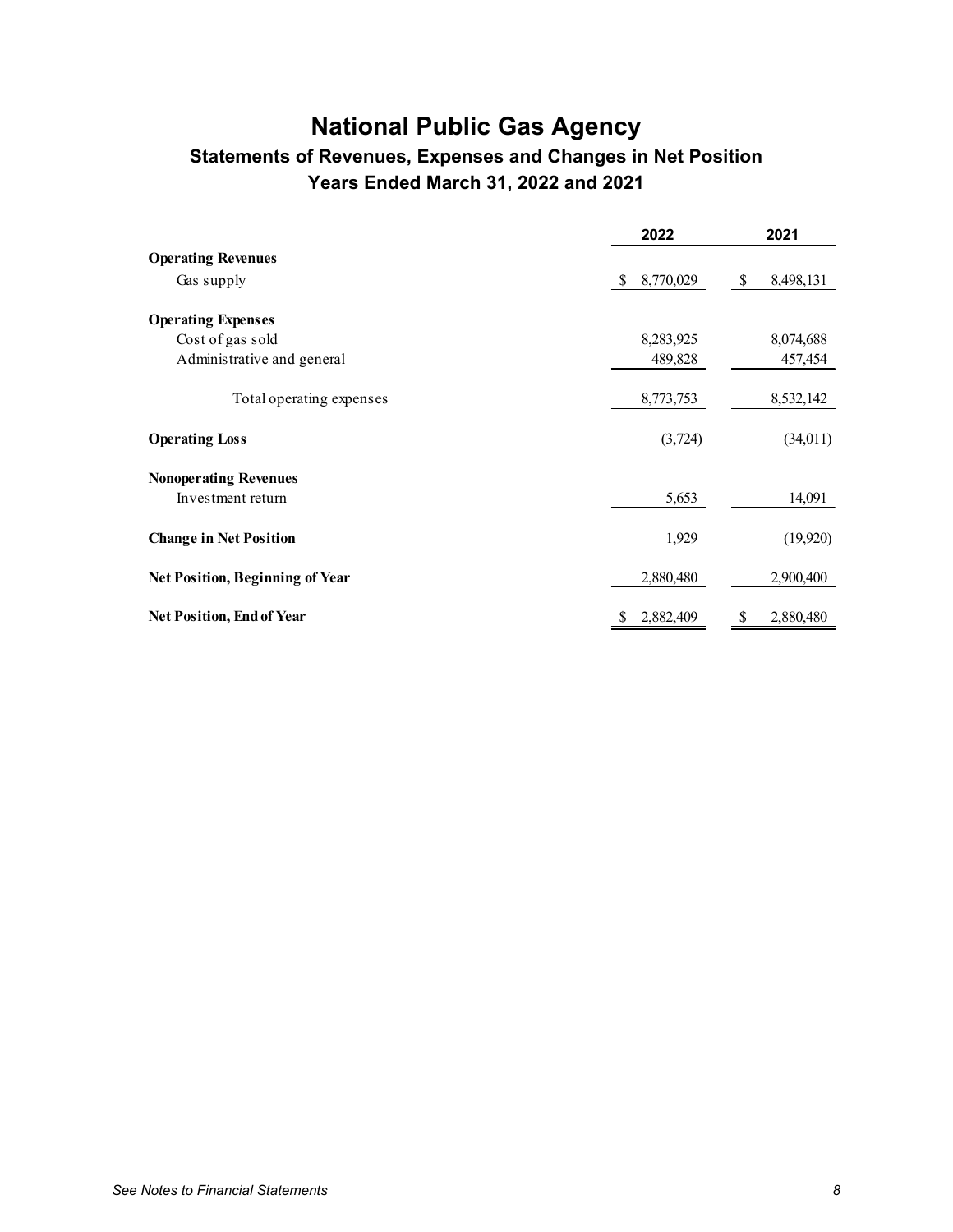# **National Public Gas Agency**

**Statements of Cash Flows** 

**Years Ended March 31, 2022 and 2021** 

|                                                            | 2022                          | 2021             |
|------------------------------------------------------------|-------------------------------|------------------|
| <b>Operating Activities</b>                                |                               |                  |
| Cash received from members and customers                   | \$11,309,966                  | \$.<br>8,192,026 |
| Cash paid to suppliers                                     | (11,904,514)                  | (7,383,679)      |
| Cash paid to coalition members                             | (467, 454)                    | (449, 897)       |
| Net cash provided by (used in) operating activities        | (1,062,002)                   | 358,450          |
| <b>Investing Activities</b>                                |                               |                  |
| Proceeds from sales and maturities of investments          | 1,000,000                     | 250,000          |
| Purchases of investments                                   | (500,000)                     | (750,000)        |
| Interest received on investments                           | 7,135                         | 14,705           |
| Net cash provided by (used in) investing activities        | 507,135                       | (485, 295)       |
| Decrease in Cash and Cash Equivalents                      | (554, 867)                    | (126, 845)       |
| Cash and Cash Equivalents, Beginning of Year               | 2,144,902                     | 2,271,747        |
| Cash and Cash Equivalents, End of Year                     | 1,590,035<br>S                | 2,144,902        |
| <b>Reconciliation of Operating Loss to Net Cash</b>        |                               |                  |
| Provided By (Used In) Operating Activities                 |                               |                  |
| Operating Loss                                             | \$<br>(3,724)                 | \$<br>(34,011)   |
| Changes in operating assets and liabilities                |                               |                  |
| Accounts receivable                                        | 661,618                       | (2,013,137)      |
| Gas in storage                                             | (7,100)                       | 42,853           |
| Prepaid expenses                                           | 3,000                         | (3,000)          |
| Accounts payable and accrued expenses                      | (1,717,632)                   | 2,359,963        |
| Due to coalition members                                   | 1,836                         | 5,782            |
| <b>Net Cash Provided By (Used In) Operating Activities</b> | $\mathbb{S}^-$<br>(1,062,002) | \$<br>358,450    |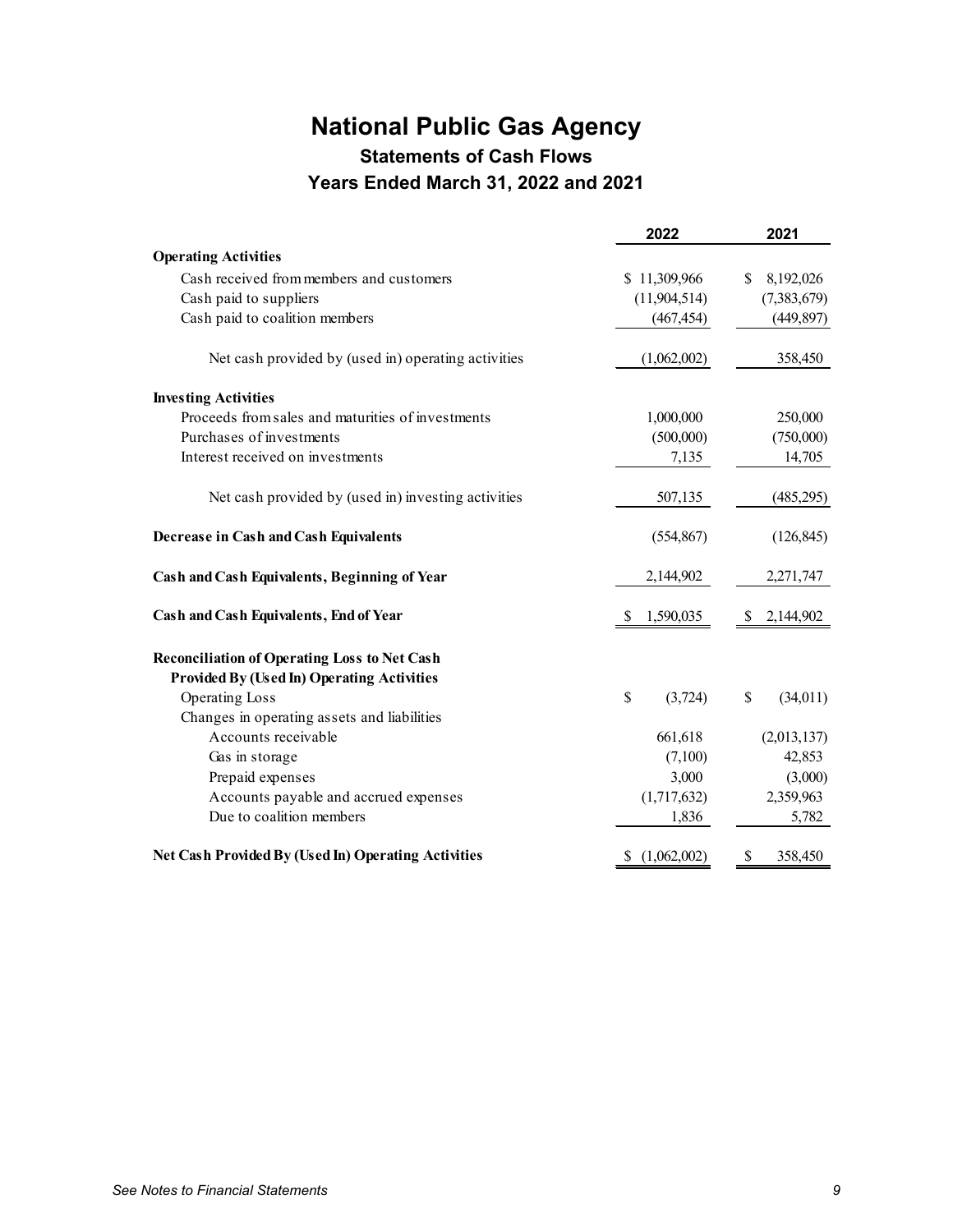# **Note 1: Nature of Operations and Summary of Significant Accounting Policies**

### *Nature of Operations*

National Public Gas Agency ("NPGA" or "Agency") was established under provisions of the Interlocal Cooperation Act of Nebraska (Act) for the purpose of providing local governments the opportunity to cooperate with other localities to obtain a mutual advantage in the ability of the entity to meet its gas supply needs. NPGA sells gas to its members in the states of Nebraska, Colorado and Kansas. NPGA also sells gas to other local governments in the states of Colorado, Kansas, Oklahoma, and Wyoming.

### *Reporting Entity*

In evaluating how to define the Agency, for financial reporting purposes, management has considered all potential component units for which financial accountability may exist. The determination of financial accountability includes consideration of a number of criteria, including: (1) the Agency's ability to appoint a voting majority of another entity's governing body and to impose its will on that entity, (2) the potential for that entity to provide specific financial benefits to or impose specific financial burdens on the Agency and (3) the entity's fiscal dependency on the Agency.

NPGA, Nebraska Municipal Power Pool (NMPP), Municipal Energy Agency of Nebraska (MEAN) and Public Alliance for Community Energy (ACE), comprise a coalition referred to by the trade name NMPP Energy. This coalition of entities provides energy-related services to member and nonmember participants while sharing facilities and management personnel. None of the organizations included in NMPP Energy are responsible for the obligations, liabilities or debts of any of the other organizations in the coalition. Based upon the above criteria, none of the organizations are considered component units of any of the other organizations.

### *Basis of Accounting and Presentation*

NPGA's activities are accounted for using the economic resources measurement focus and the accrual basis of accounting. NPGA's accounting records are maintained in accordance with accounting principles generally accepted in the United States of America for regulated utilities and generally follow the Uniform System of Accounts for Public Utilities and Licensees prescribed by the Federal Energy Regulatory Commission (FERC). NPGA prepares its financial statements as a business-type activity in conformity with applicable pronouncements of the Governmental Accounting Standards Board (GASB). NPGA's accounting policies also follow GASB Codification Section Re10, *Regulated Operations*, which permits an entity with cost-based rates to defer certain costs or income that would otherwise be recognized when incurred to the extent that the rateregulated entity is recovering or expects to recover such amounts in rates charged to its customers.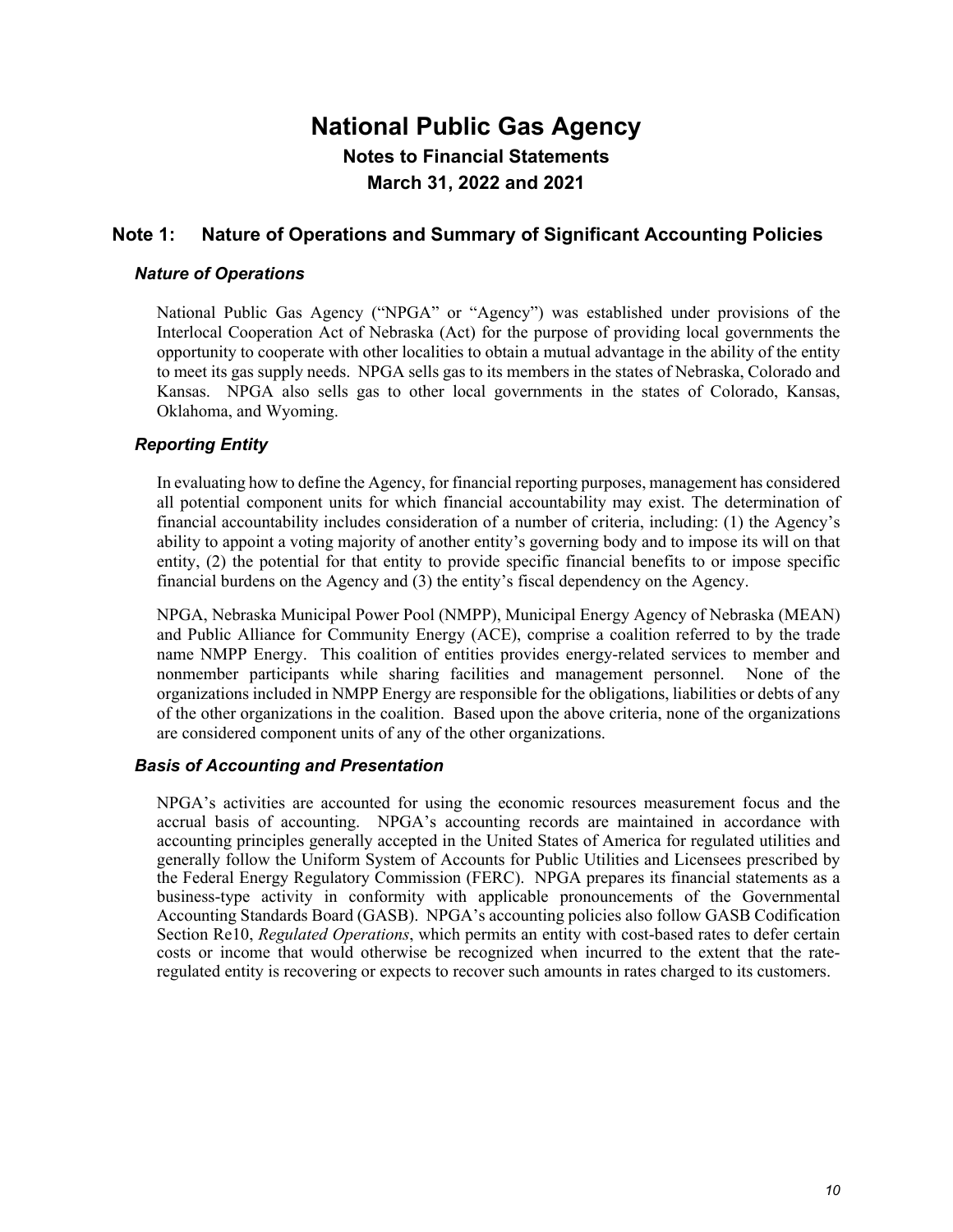# **Note 1: Nature of Operations and Summary of Significant Accounting Policies - Continued**

#### *Use of Estimates*

The preparation of financial statements in conformity with accounting principles generally accepted in the United States of America requires management to make estimates and assumptions that affect the reported amounts of assets, deferred outflows of resources, liabilities and deferred inflows of resources, and disclosure of contingent assets and liabilities at the date of the financial statements and the reported amounts of revenues, expenses and other changes in net position during the reporting period. Actual results could differ from those estimates.

### *Cash Equivalents*

NPGA considers all highly liquid investments with an original maturity of three months or less at the date of purchase to be cash equivalents. NPGA had no cash equivalents at March 31, 2022. At March 31, 2021, cash equivalents consisted of a money market mutual fund.

#### *Investments and Investment Return*

Investments in money market mutual funds are carried at cost, which approximates fair value. Investments in negotiable certificates of deposit are carried at fair value. Fair value is determined using quoted market prices. Investment return consists of interest, the net change for the year in the fair value of investments, and gains or losses on the sale of investments.

#### *Accounts Receivable*

Accounts receivable are stated at the amount billed to members and customers. Accounts receivable are ordinarily due 30 days after the issuance of the invoice. Accounts past due more than 120 days are considered delinquent. Delinquent receivables are charged off as they are deemed uncollectible. NPGA does not believe an allowance for doubtful accounts is necessary at March 31, 2022 and 2021, as there were no delinquent accounts.

#### *Gas in Storage*

Contracts with certain interstate pipeline suppliers include a storage component. Gas in storage consists of natural gas purchased for the benefit of members with contracted storage. The quantity in storage is valued at the weighted-average cost by member.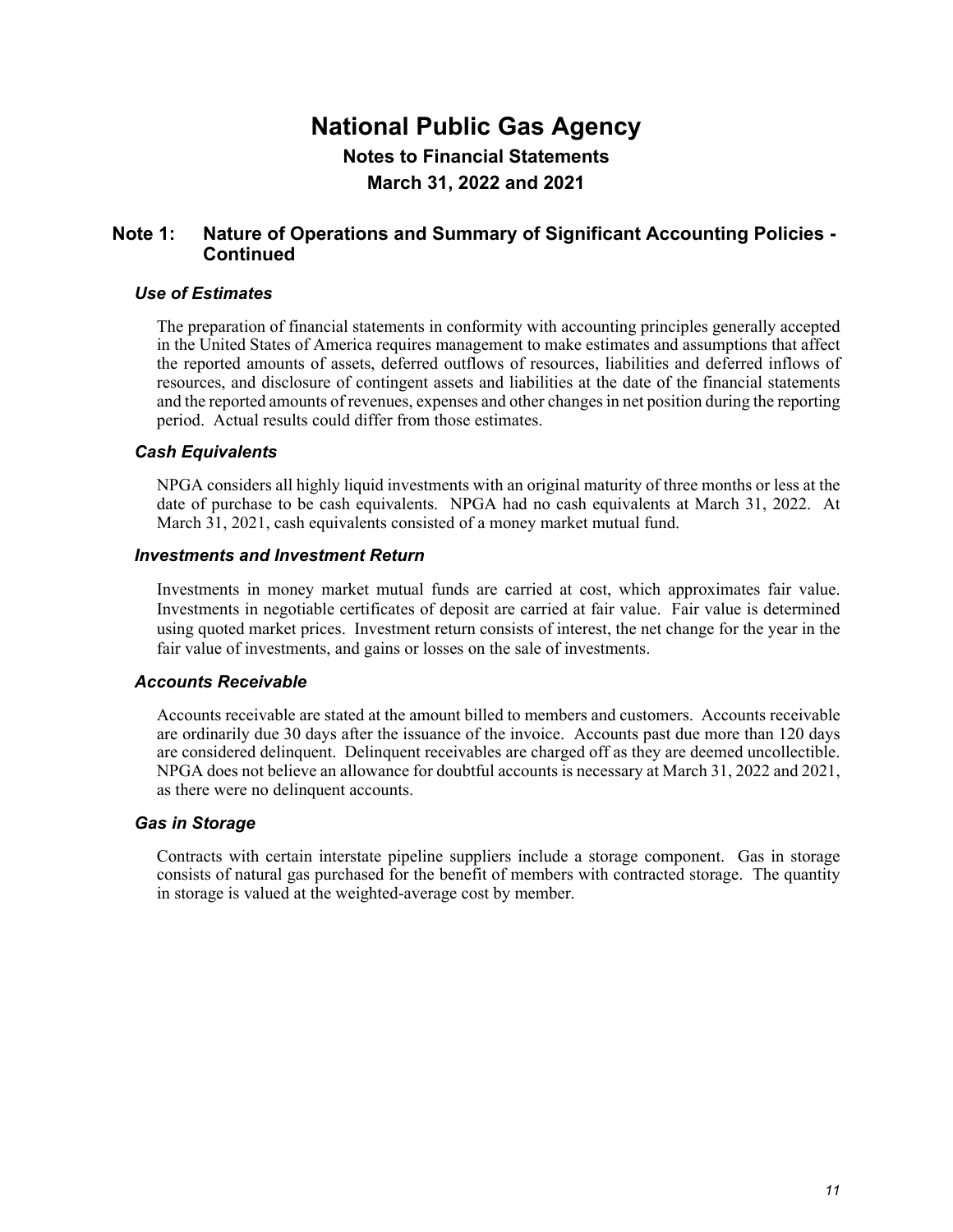### **Note 1: Nature of Operations and Summary of Significant Accounting Policies - Continued**

#### *Net Position Classification*

Net position is required to be classified into three components – investment in capital assets; restricted; and unrestricted. These classifications are defined as follows:

*Investment in capital assets* - consists of capital assets, net of accumulated depreciation, reduced by the outstanding balances of any bonds, mortgages, notes, or other borrowings that are attributable to the acquisition, construction, or improvement of those assets. NPGA had no capital assets at March 31, 2022 and 2021.

*Restricted* - consists of restricted assets and deferred outflows, reduced by liabilities and deferred inflows related to those assets, with constraints placed on their use either by a) external groups such as creditors (such as through debt covenants), contributors, or laws or regulations of other governments or b) law through constitutional provisions or enabling legislation. There are no components of net position at March 31, 2022 and 2021 that meet the restricted definition.

*Unrestricted* - consists of the assets and deferred outflows, and liabilities and deferred inflows that are not included in the net investment in capital assets or restricted components of net position.

### *Classification of Revenues*

Operating revenues include revenues resulting from the purchase and delivery of gas supplies to members and customers. Nonoperating revenues include those derived from capital and related financing, noncapital financing and investing activities other than capital contributions from members.

#### *Derivative Instruments*

Derivative instruments are utilized by NPGA to manage market risk and reduce exposure resulting from fluctuations in prices of natural gas. These instruments include commodity swap agreements. Additional information regarding these instruments is shown in Note 4.

### *Rates and Charges*

NPGA annually determines its wholesale gas supply rates and charges to recover costs of providing natural gas service. Rates and charges for providing wholesale gas supply are reviewed and adopted by NPGA's Board of Directors. The cost of natural gas to NPGA is recovered through NPGA's rates and charges which includes a monthly gas cost adjustment mechanism. Variances between the stated rate for NPGA members and actual costs are recovered from, or returned to, NPGA's members. The transportation costs and charges incurred by NPGA are for certain members and are charged to the individual members.

### *Income Taxes*

In accordance with certain provisions of the Internal Revenue Code and the Act and related governing laws and regulations, NPGA, as a local government entity, is exempt from federal and state income taxes.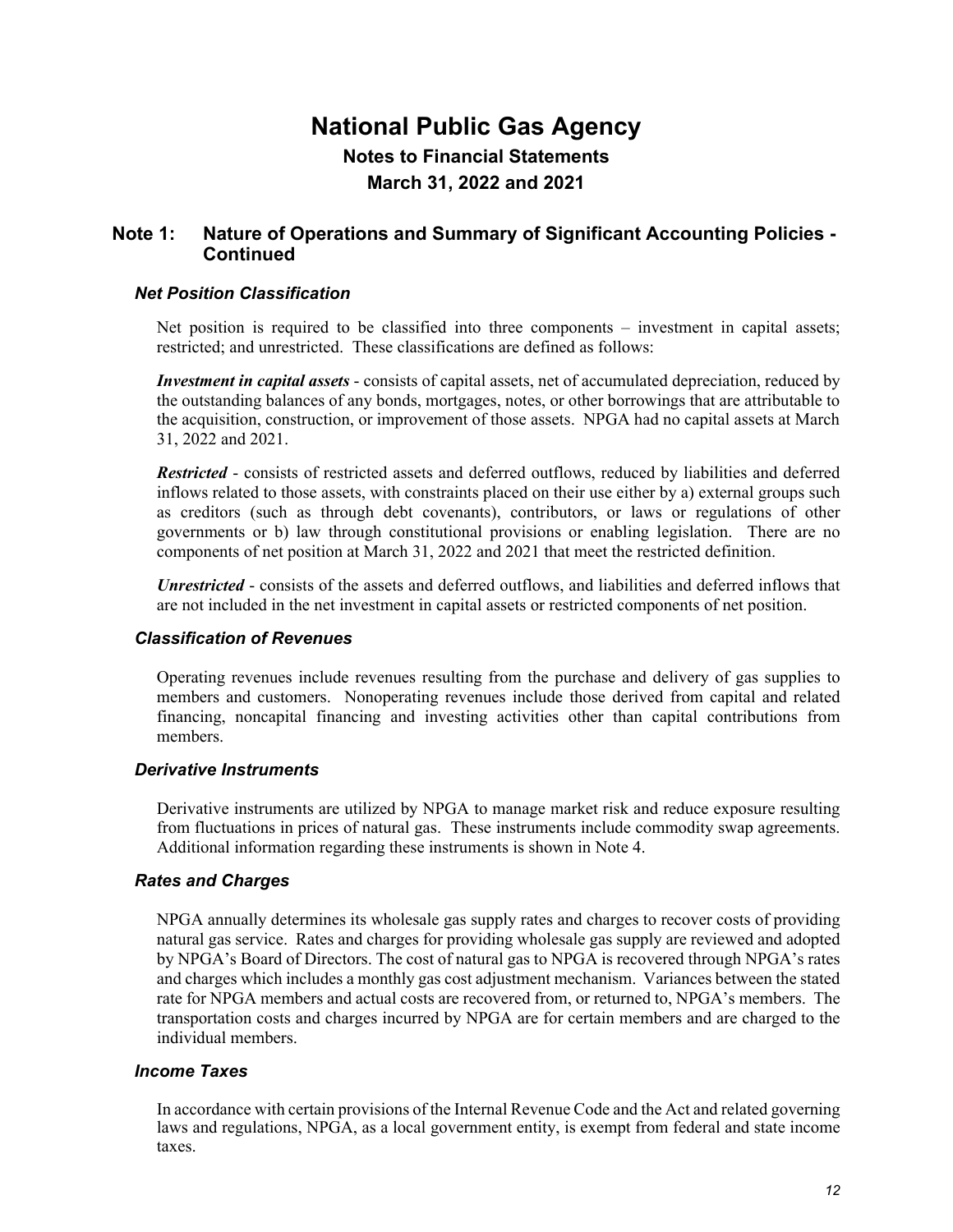# **Note 2: Deposits, Investments, and Investment Return**

#### *Deposits*

Custodial credit risk is the risk that in the event of a bank failure, a government's deposits may not be returned to it. NPGA's deposit policy for custodial credit risk requires compliance with the provisions of state law. State statutes require banks either to give bond or to pledge government securities to NPGA in the amount of NPGA's deposits. The Federal Deposit Insurance Corporation (FDIC) insures transaction accounts for government deposits up to \$250,000 per official custodian at each covered institution. At March 31, 2022, NPGA's deposits exceeded FDIC insurance and pledged government securities by approximately \$11,000. NPGA's deposits were covered by FDIC insurance and pledged government securities at March 31, 2021.

#### *Investments*

NPGA's investing is performed in accordance with the investment policy adopted by its Board of Directors and applicable laws of the State of Nebraska. Approved investments are outlined in the investment policy and include bills, notes, bonds or other obligations which as to principal and interest constitute direct obligations of the United States of America (U.S.), municipal bonds, bonds or other obligations which as to principal and interest are guaranteed by the U.S., certain senior obligations issued or guaranteed by noted federal organizations, commercial paper, certificates of deposit and time deposits of any U.S. depository institution or trust company, and certain money market mutual fund accounts. Should investment opportunities arise, that are not listed in the investment policy, investment consent is required through the approval of two of the following: Chair of the Board of Directors, Secretary-Treasurer of the Board of Directors or NPGA Executive Director.

At March 31, 2022 and 2021, NPGA had the following investments, maturities, and credit ratings:

|                                     | Carrying     | <b>Maturities in</b><br>Years  | <b>Credit Rating</b> |
|-------------------------------------|--------------|--------------------------------|----------------------|
|                                     | Value        | <b>Less Than 1</b><br>$1 - 5$  | Moody's/S&P          |
| <b>March 31, 2022</b>               |              |                                |                      |
| Negotiable certificates of deposits | 248,936<br>S | \$<br>248,936<br>\$            | Not rated            |
|                                     | S<br>248,936 | $\mathcal{S}$<br>\$<br>248,936 |                      |
| <b>March 31, 2021</b>               |              |                                |                      |
| Money market mutual fund            |              |                                |                      |
| - U.S. government obligations       | S<br>850,000 | \$<br>\$<br>850,000            | Aaa-mf/AAAm          |
| Negotiable certificates of deposits | 750,418      | 500,145<br>250,273             | Not rated            |
|                                     | 1,600,418    | 250,273<br>1,350,145           |                      |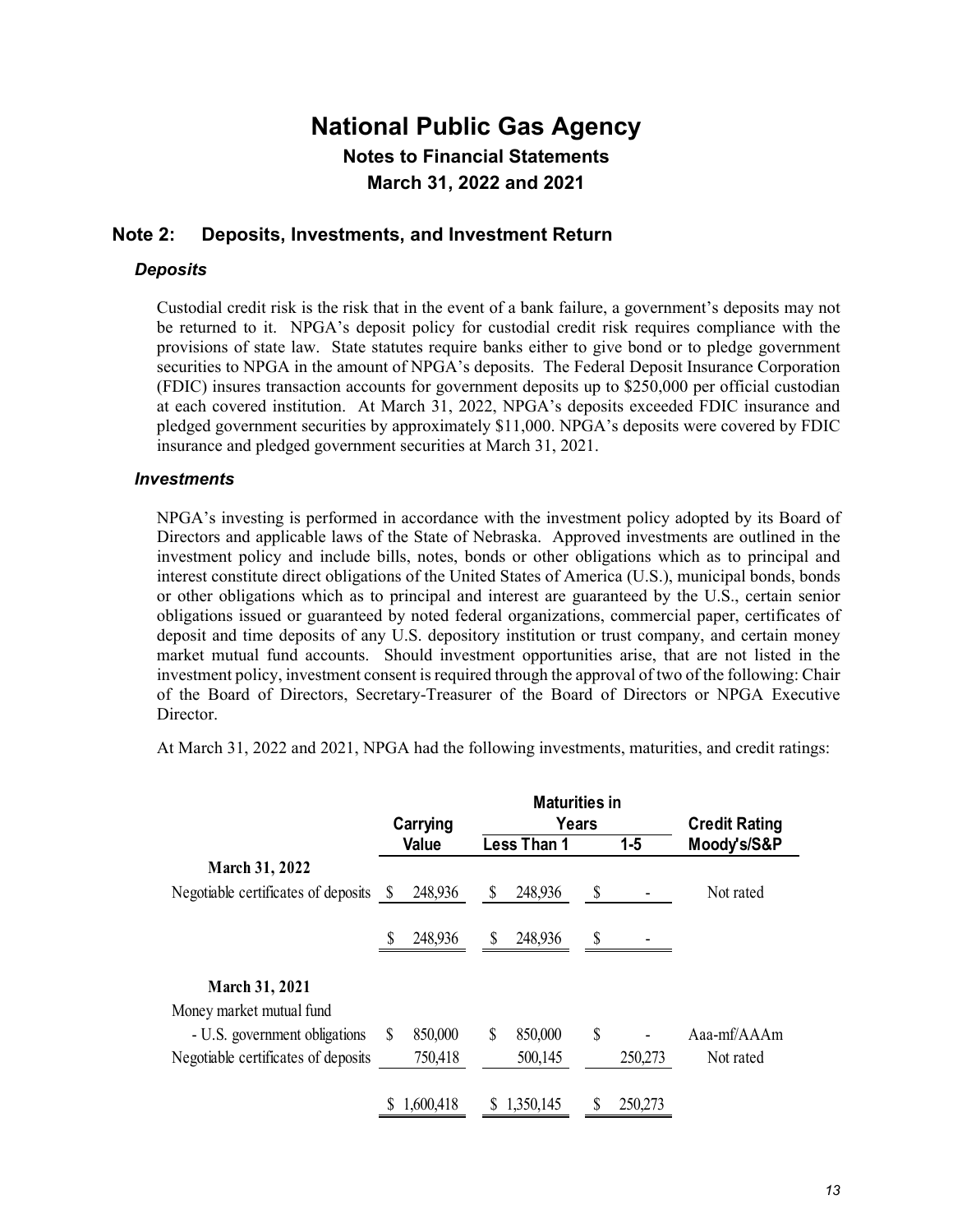# **Note 2: Deposits, Investments, and Investment Return - Continued**

#### *Investments - Continued*

*Interest Rate Risk* - Interest rate risk is the risk that changes in interest rates will adversely affect the fair value of an investment. NPGA's investment policy does not place a limit on the amount that may be invested in any one maturity category. NPGA's investment policy limits the investment term to a maximum of two years. The money market mutual funds are presented as an investment with a maturity of less than one year because they are redeemable in full immediately.

*Credit Risk* - Credit risk is the risk that an issuer or other counterparty to an investment will not fulfill its obligations. NPGA's investment policy establishes requirements for certain investment securities or issuers of securities to be rated at certain rates or higher. The following investment types must be rated at the minimum rates noted below:

| Commercial paper | $A-1, P-1$ |
|------------------|------------|
| Municipal bonds  | $AA-$      |

*Custodial Credit Risk* - For an investment, custodial credit risk is the risk that, in the event of a failure of the counterparty, NPGA would not be able to recover the value of its investment or collateral securities that are in the possession of an outside party. All investments are held in safekeeping in NPGA's name, in a broker account with NPGA's primary financial institution.

*Concentration of Credit Risk* - Concentration of credit risk is the risk associated with the amount of investments NPGA has with any one issuer that exceeds 5% or more of its total investments. Investments issued or explicitly guaranteed by the U.S. government are excluded from this requirement. As of March 31, 2022 and 2021, each of NPGA's investments in negotiable certificates of deposit were covered by FDIC insurance, as the individual investments did not exceed \$250,000, and were therefore also excluded from this requirement. NPGA's investment policy limits the amount of its investment portfolio that may be invested in any one issuer, other than U.S. government securities, to \$500,000.

### *Summary of Carrying Values*

The carrying values of deposits and investments at March 31, 2022 and 2021, are as follows:

|                         | 2022                       | 2021                             |
|-------------------------|----------------------------|----------------------------------|
| Deposits<br>Investments | \$<br>1,590,035<br>248,936 | $\frac{1,294,902}{$<br>1,600,418 |
|                         | 1,838,971                  | 2,895,320                        |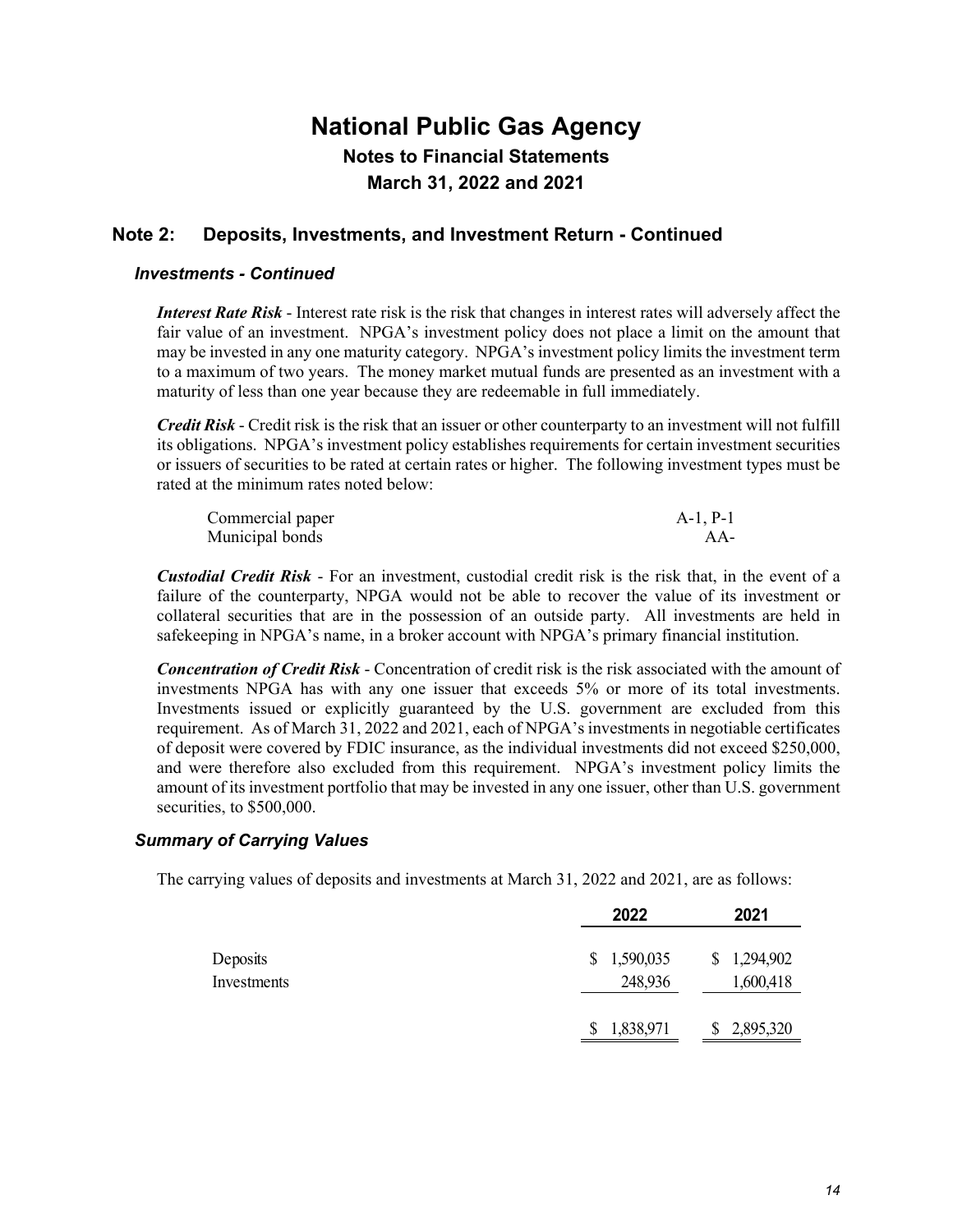# **Note 2: Deposits, Investments, and Investment Return - Continued**

# *Summary of Carrying Values - Continued*

Included in the following balance sheet captions:

|                           | 2022           | 2021        |
|---------------------------|----------------|-------------|
| Cash and cash equivalents | 1,590,035<br>S | \$2,144,902 |
| Short-term investments    | 248,936        | 500,145     |
| Long-term investments     |                | 250,273     |
|                           | 1,838,971      | 2,895,320   |

### *Investment Return*

Investment return for the years ended March 31, 2022 and 2021 consisted of interest income and the net change in fair value of investments carried at fair value of \$5,653 and \$14,091, respectively.

### *Disclosures About Fair Value of Assets and Liabilities*

Fair value is the price that would be received to sell an asset or paid to transfer a liability in an orderly transaction between market participants at the measurement date. Fair value measurements must maximize the use of observable inputs and minimize the use of unobservable inputs. There is a hierarchy of three levels of inputs that may be used to measure fair value:

*Level 1* – Quoted prices in active markets for identical assets or liabilities.

*Level 2* – Observable inputs other than Level 1 prices, such as quoted prices for similar assets or liabilities; quoted prices in markets that are not active; or other inputs that are observable or can be corroborated by observable market data for substantially the full term of the assets or liabilities.

*Level 3* – Unobservable inputs supported by little or no market activity and are significant to the fair value of the assets or liabilities.

*Investments* - Money market mutual funds are carried at cost, and thus not included within the fair value hierarchy. NPGA's investments in negotiable certificates of deposit are measured at fair value on a recurring basis and are classified within Level 2 of the fair value hierarchy at March 31, 2022 and 2021.

*Derivative Instruments* – The fair values of NPGA's cash flow hedges are estimated using forwardlooking natural gas curves and discounted cash flows that are observable or can be corroborated by observable market data and, therefore, are classified within Level 2 of the valuation hierarchy at March 31, 2022 and 2021.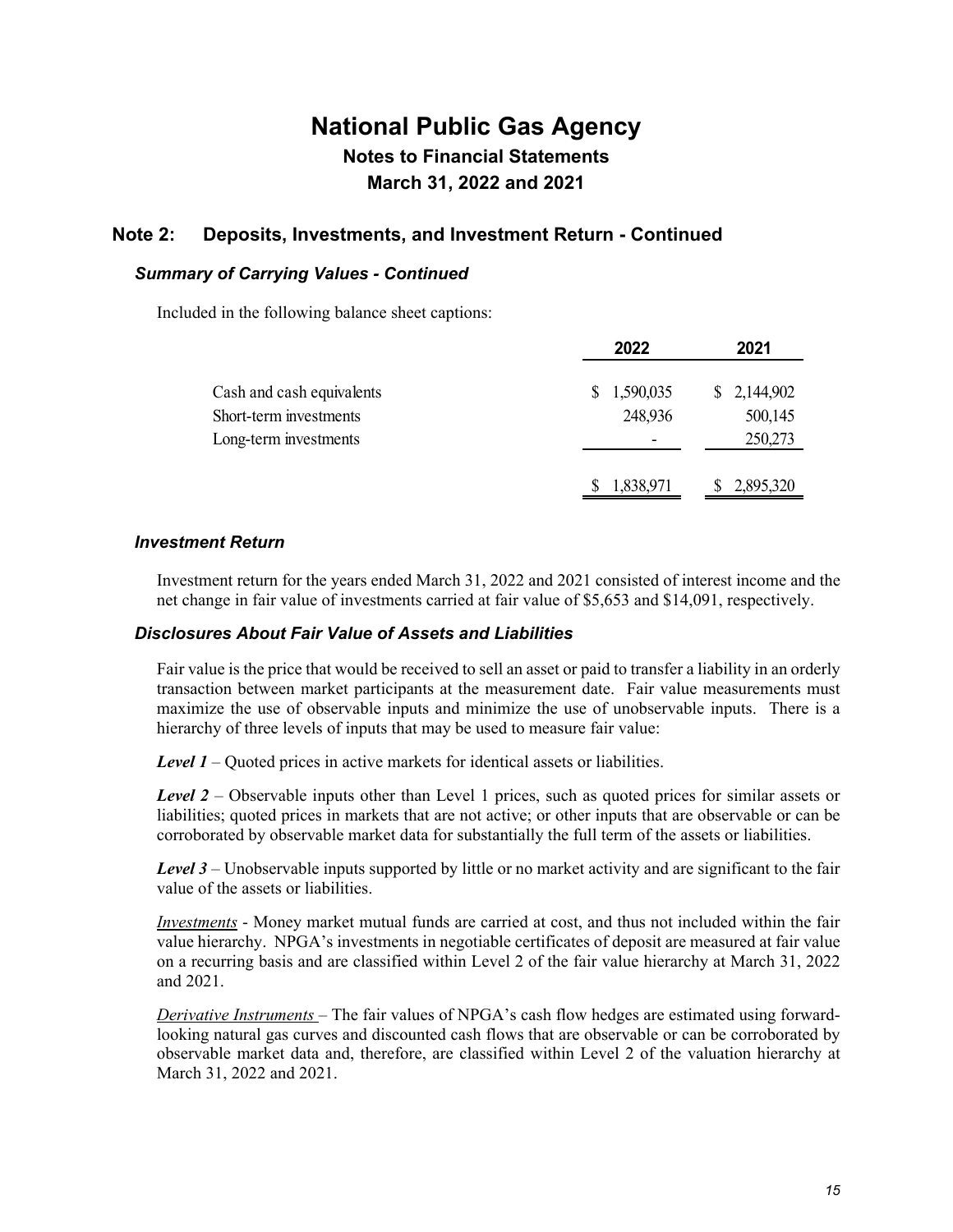# **Note 3: Transactions with Coalition Members**

NPGA, NMPP, MEAN and ACE through common members and management comprise a coalition. NPGA shares personnel and facilities within this coalition, as well as enters into agreements for certain products and services.

NPGA incurred expenses of approximately \$440,000 and \$420,000 for administrative services and rents provided by coalition members during 2022 and 2021. A summary of amounts due to coalition members at March 31, 2022 and 2021, is as follows:

|                            | 2022 |               | 2021 |                 |  |
|----------------------------|------|---------------|------|-----------------|--|
| Due to MEAN<br>Due to NMPP | \$   | 42,085<br>869 | \$   | 35,318<br>5,800 |  |
| Due to coalition members   |      | 42,954        |      | 41,118          |  |

# **Note 4: Derivative Instruments**

### *Objectives and Terms of Derivative Instruments*

NPGA has entered into commodity swaps to hedge changes in cash flows and reduce exposure due to fluctuations in the market price of natural gas. These commodity swaps are considered derivative instruments under the provisions of GASB Codification Section D40, *Derivative Instruments*. The fair values of the commodity swaps are based on forward prices from established indexes for the applicable region and discounted using established interest rate indexes.

*Cash Flow Hedges -* Cash flow hedges are derivative instruments associated with a hedgeable item that significantly reduce an identified financial risk by substantially offsetting changes in cash flows or fair values of the hedgeable item. At March 31, 2022 and 2021, the positive fair value of commodity swaps considered cash flow hedges is classified as a noncurrent asset on the balance sheet, with an offsetting deferred inflow of resources for the same amount. The change in fair value of cash flow hedges was an increase of \$2,811,000 for 2022 and \$262,000 for 2021. The change in fair value is reflected within deferred inflows from derivative instruments in 2022 and 2021.

During 2022 and 2021, NPGA had pay-fixed, receive variable commodity swaps with a national energy corporation. NPGA pays the predetermined fixed price and the counterparty pays the variable price, which is based on the NYMEX natural gas settlement price for the contractual month. As of March 31, 2022 and 2021, the counterparty was rated A- by Standard & Poor's and A3 by Moody's Investors Service.

The fair value of NPGA's derivative instruments at March 31, 2022 and 2021 is \$2,885,000 and \$74,000, respectively.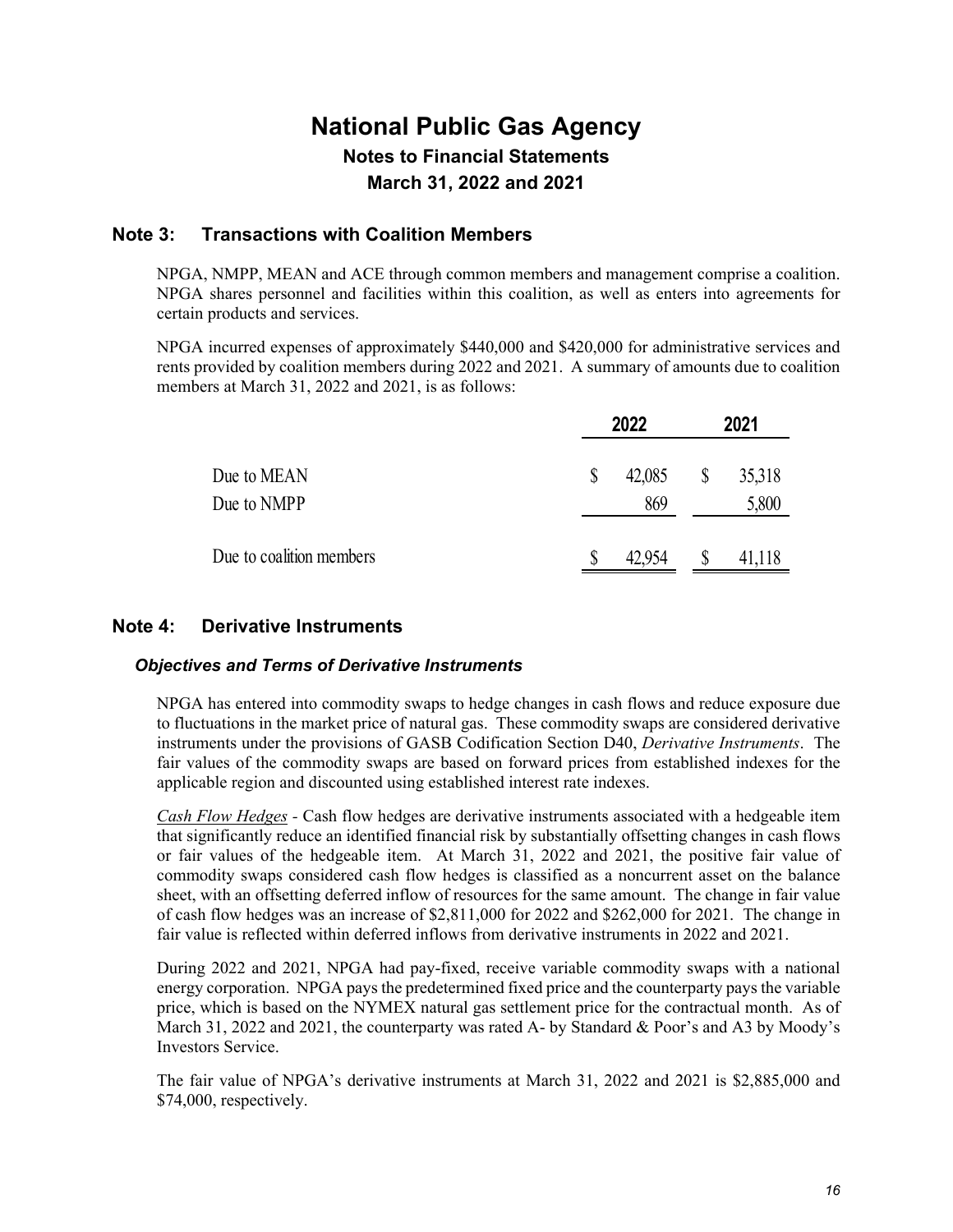# **Note 4: Derivative Instruments – Continued**

# *Objectives and Terms of Derivative Instruments – Continued*

A summary of objectives and terms of NPGA's derivative instruments at March 31, 2022 follows:

| March 31, 2022           |                  |                    |                |                    |  |
|--------------------------|------------------|--------------------|----------------|--------------------|--|
| <b>Notional Amount</b>   | <b>Effective</b> | <b>Termination</b> | <b>Monthly</b> | <b>Fixed Price</b> |  |
| (# of contracts)         | <b>Date</b>      | <b>Date</b>        | <b>MMBtu</b>   | per MMBtu          |  |
| <b>Cash Flow Hedges:</b> |                  |                    |                |                    |  |
|                          | Monthly starting | Monthly through    |                |                    |  |
| $\overline{c}$           | 5/1/2022         | 6/1/2022           | 10,000         | \$2.600            |  |
| $\overline{c}$           | 5/1/2022         | 6/1/2022           | 10,000         | \$2.575            |  |
| $\overline{\mathbf{3}}$  | 5/1/2022         | 7/1/2022           | 10,000         | \$2.550            |  |
| $\overline{\mathbf{3}}$  | 5/1/2022         | 7/1/2022           | 10,000         | \$2.540            |  |
| $\overline{\mathbf{4}}$  | 5/1/2022         | 8/1/2022           | 10,000         | \$2.815            |  |
| $\overline{\mathbf{4}}$  | 5/1/2022         | 8/1/2022           | 10,000         | \$2.785            |  |
| 5                        | 5/1/2022         | 9/1/2022           | 10,000         | \$2.785            |  |
| 5                        | 5/1/2022         | 9/1/2022           | 10,000         | \$2.760            |  |
| $\,$ $\,$                | 5/1/2022         | 12/1/2022          | 10,000         | \$2.615            |  |
| 12                       | 7/1/2022         | 6/1/2023           | 10,000         | \$2.850            |  |
| 12                       | 8/1/2022         | 7/1/2023           | 6,083          | \$3.155            |  |
| 3                        | 8/1/2022         | 10/1/2022          | 30,417         | \$3.255            |  |
| 12                       | 9/1/2022         | 8/1/2023           | 8,042          | \$3.205            |  |
| $\overline{3}$           | 9/1/2022         | 11/1/2022          | 11,958         | \$3.370            |  |
| 12                       | 10/1/2022        | 9/1/2023           | 8,042          | \$3.445            |  |
| 3                        | 10/1/2022        | 12/1/2022          | 11,958         | \$3.815            |  |
| 12                       | 11/1/2022        | 10/1/2023          | 8,042          | \$3.705            |  |
| $\overline{3}$           | 11/1/2022        | 1/1/2023           | 22,375         | \$4.225            |  |
| 12                       | 12/1/2022        | 11/1/2023          | 8,042          | \$3.570            |  |
| 3                        | 12/1/2022        | 2/1/2023           | 3,917          | \$4.260            |  |
| 12                       | 1/1/2023         | 12/1/2023          | 8,042          | \$3.530            |  |
| 3                        | 1/1/2023         | 3/1/2023           | 13,917         | \$4.105            |  |
| 12                       | 2/1/2023         | 1/1/2024           | 8,042          | \$3.465            |  |
| $\overline{4}$           | 2/1/2023         | 5/1/2023           | 8,042          | \$3.600            |  |
| 3                        | 2/1/2023         | 4/1/2023           | 2,167          | \$3.745            |  |
| 1                        | 2/1/2023         | 2/1/2023           | 4,125          | \$4.155            |  |
| 12                       | 3/1/2023         | 2/1/2024           | 8,042          | \$3.670            |  |
| 12                       | 4/1/2023         | 3/1/2024           | 8,444          | \$4.135            |  |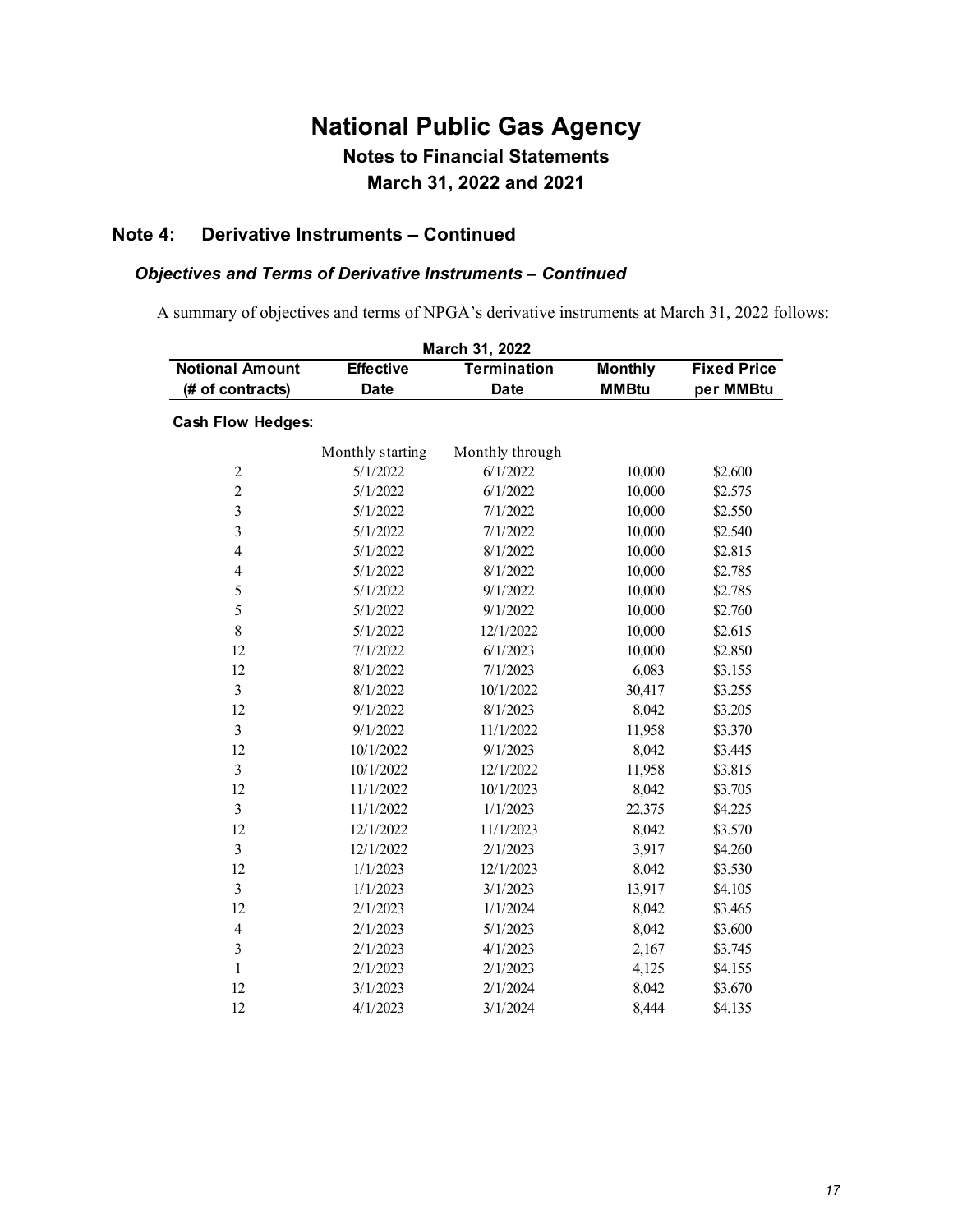# **Note 4: Derivative Instruments – Continued**

### *Objectives and Terms of Derivative Instruments – Continued*

A summary of objectives and terms of NPGA's derivative instruments at March 31, 2021, (all contracts are structured with a quantity of 10,000 MMBtu per contract) follows:

| March 31, 2021           |                  |                    |                    |  |
|--------------------------|------------------|--------------------|--------------------|--|
| <b>Notional Amount</b>   | <b>Effective</b> | <b>Termination</b> | <b>Fixed Price</b> |  |
| (# of contracts)         | <b>Date</b>      | <b>Date</b>        | per MMBtu          |  |
| <b>Cash Flow Hedges:</b> |                  |                    |                    |  |
|                          | Monthly starting | Monthly through    |                    |  |
| $\overline{2}$           | 5/1/2021         | 6/30/2021          | \$2.650            |  |
| 5                        | 5/1/2021         | 9/30/2021          | \$2.590            |  |
| 8                        | 5/1/2021         | 12/31/2021         | \$2.490            |  |
| 12                       | 7/1/2021         | 6/30/2022          | \$2.600            |  |
| 12                       | 7/1/2021         | 6/30/2022          | \$2.575            |  |
| 12                       | 8/1/2021         | 7/31/2022          | \$2.550            |  |
| 12                       | 8/1/2021         | 7/31/2022          | \$2.540            |  |
| 12                       | 9/1/2021         | 8/31/2022          | \$2.815            |  |
| 12                       | 9/1/2021         | 8/31/2022          | \$2.785            |  |
| 12                       | 10/1/2021        | 9/30/2022          | \$2.785            |  |
| 12                       | 10/1/2021        | 9/30/2022          | \$2.760            |  |
| 12                       | 1/1/2022         | 12/31/2022         | \$2.615            |  |
|                          |                  |                    |                    |  |

*Credit risk* – At March 31, 2022 and 2021, for the swaps with a positive fair value, NPGA was exposed to credit risk in the amount of the fair value of the swaps. NPGA reduces its exposure to credit risk by requiring the counterparty to maintain credit ratings as defined in contract documents.

*Termination risk* - NPGA or the counterparties may terminate the swaps if either party fails to perform as outlined in the terms of the contracts. If a swap agreement is terminated, each party will make the calculations on its part, and will provide to the other party a statement showing relevant quotations and specifying any amount payable according to the applicable swap agreements.

**Basis risk** - NPGA is exposed to basis risk on the swaps because the variable payments on the commodity swaps are based on the Henry Hub pricing point, which is different than the varying pricing points used by NPGA for its natural gas purchases. The basis difference can vary depending on the geographical location of the pricing point.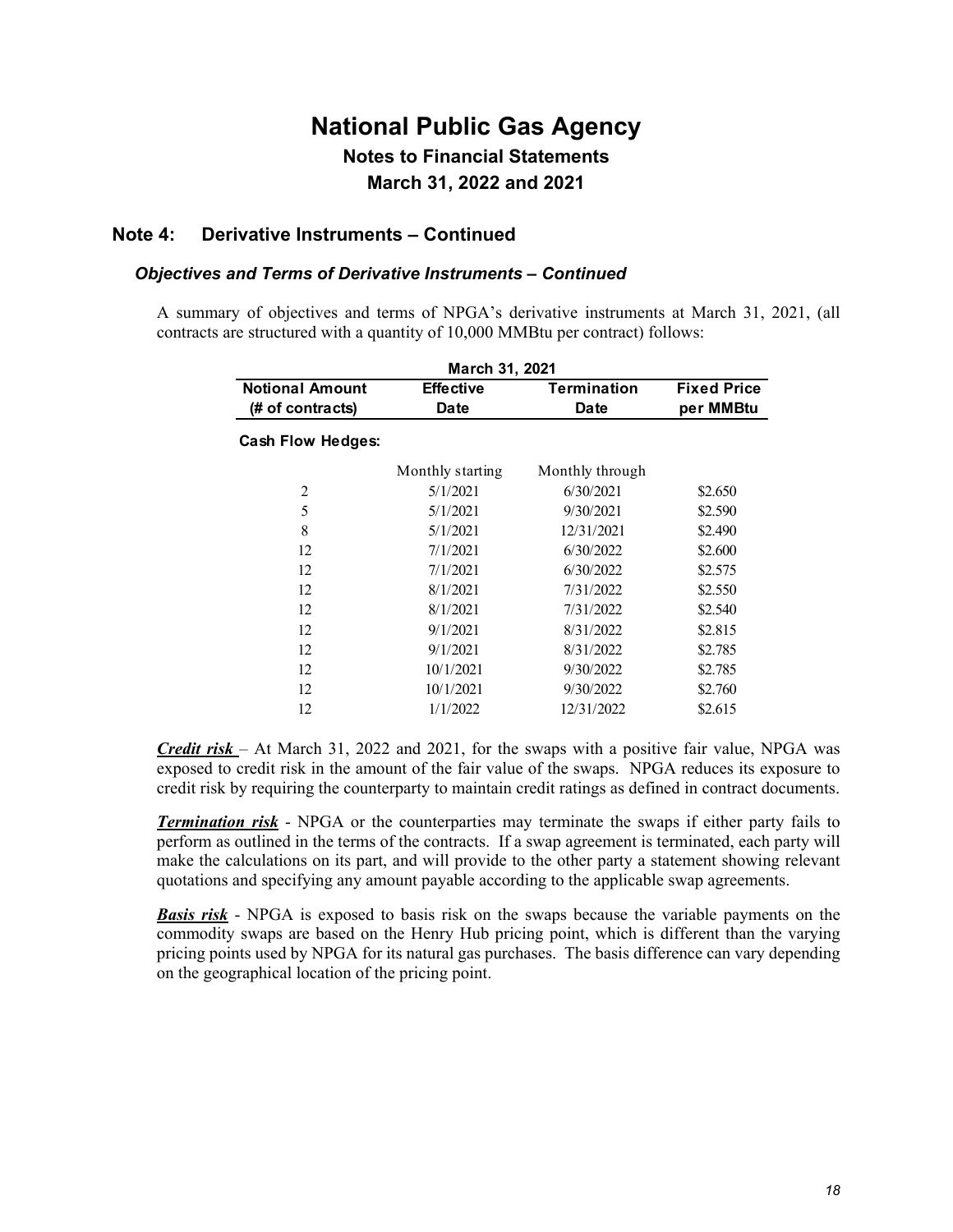# **Note 5: Gas Supply**

Gas supply for the years ended March 31, 2022 and 2021 was as follows:

|                      | 2022                 | 2021                 |
|----------------------|----------------------|----------------------|
| Members<br>Customers | 8,268,663<br>501,366 | 8,199,178<br>298,953 |
|                      | 8,770,029            | 8,498,131            |

NPGA has agreements with various parties to provide for the sale of natural gas to the parties under various terms and rate schedules. As of March 31, 2022 and 2021, NPGA had 13 member participants.

# **Note 6: Natural Gas Costs and Commitments**

Cost of gas sold for the years ended March 31, 2022 and 2021 was as follows:

|                      | 2022 |             | 2021      |  |
|----------------------|------|-------------|-----------|--|
|                      |      |             |           |  |
| Purchased gas        | \$   | 9,425,247   | 7,746,855 |  |
| Production           |      | 272,304     | 166,819   |  |
| Commodity swaps, net |      | (1,533,203) | 56,468    |  |
| Transportation       |      | 119,577     | 104,546   |  |
|                      |      |             |           |  |
|                      |      | 8,283,925   | 8,074,688 |  |

### *Purchased Gas*

NPGA's natural gas requirements are purchased through contracts with various natural gas suppliers. NPGA's contracts with natural gas suppliers provide for the pricing of all natural gas primarily based on nationally publicized indices plus or minus applicable premiums and discounts.

At March 31, 2022, NPGA has contracts with a natural gas supplier to purchase daily volumes, varying by month, from April 1, 2022 through March 31, 2023 at a fixed price per MMBtu. The total contract value is approximately \$614,000.

NPGA has entered into gas supply contracts as part of projects to obtain long-term supplies of natural gas, at a discount, pursuant to prepaid natural gas purchase and sale agreements. NPGA's continued participation in the gas supply contracts through the earlier of the contract term or an early termination date defined per the terms of the agreement, is subject to the ability of the natural gas acquisition authority to supply gas at a minimum discount during each defined reset period.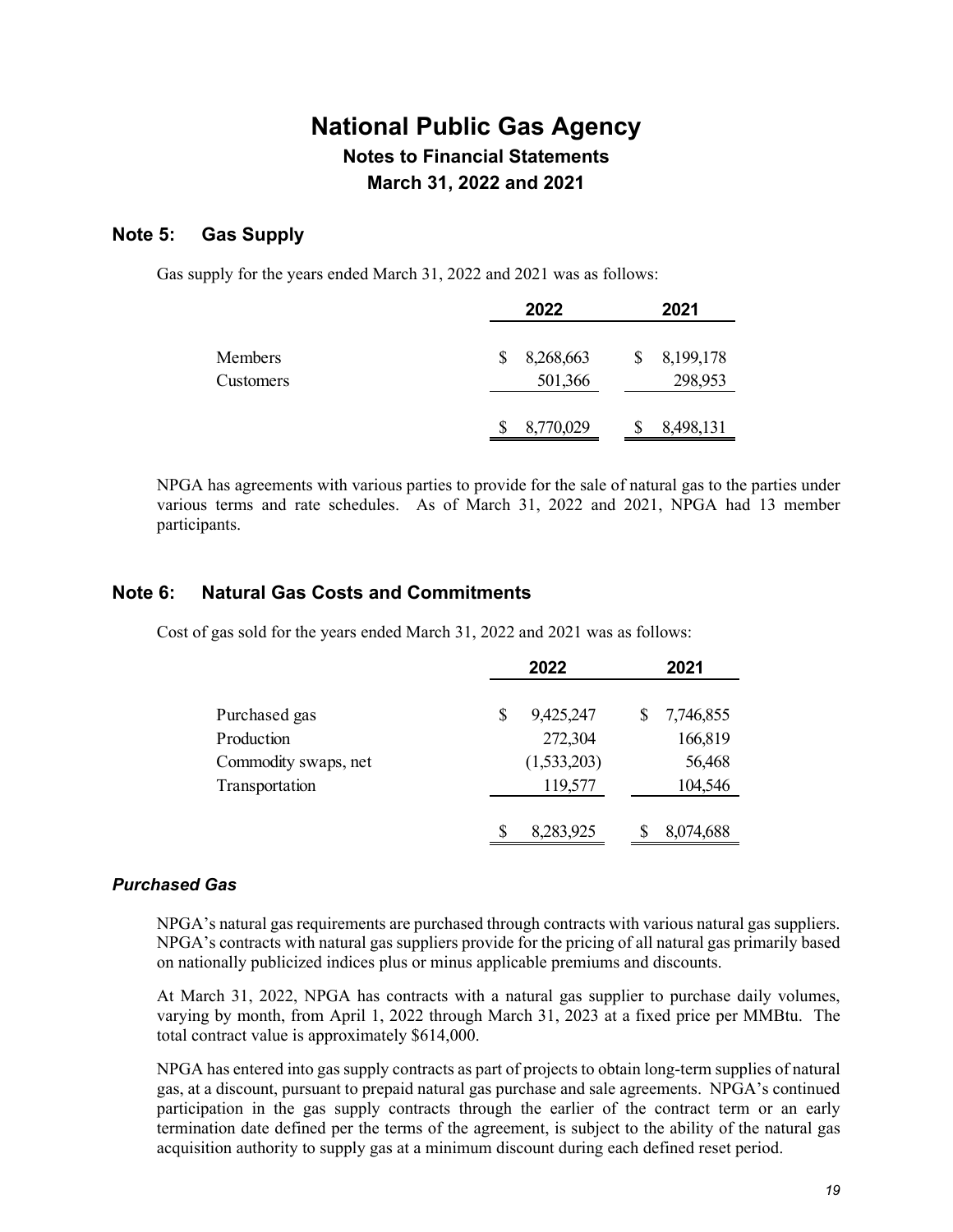### **Note 6: Natural Gas Costs and Commitments – Continued**

NPGA has a gas supply contract with a joint action agency to purchase a daily contracted quantity of 500 MMBtu at a set discount beginning April 2022 through November 2028. The contract term is the earlier of March 31, 2052 or an early termination date defined per the terms of the agreement. NPGA has a gas supply contract with the same joint action agency to purchase a daily contracted quantity of 500 MMBtu at a set discount from February 2020 through August 2026. The contract term is the earlier of January 31, 2050 or an early termination date defined per the terms of the agreement. During the years ended March 31, 2022 and 2021, NPGA purchased approximately 183,000 MMBtu each year under the agreement. NPGA has a gas supply contract with a natural gas acquisition authority to purchase a daily contracted quantity of 1,000 MMBtu at a set discount from April 2019 through November 2024. The contract term is the earlier of November 30, 2048 or an early termination date defined per the terms of the agreement. During the years ended March 31, 2022 and 2021, NPGA purchased approximately 365,000 MMBtu each year under the agreement.

### *Production*

NPGA has entered into a natural gas production sharing agreement with a nonprofit corporation whereby NPGA has agreed to purchase a maximum of approximately 301,000 MMBtu per year for a participation share of 2.89%. The natural gas production sharing agreement obligates NPGA to pay its participation share of all costs incurred by the related gas supply pool until all related debt has been paid and the last volumes have been delivered. Debt is outstanding through 2027. Purchase requirements are subject to production availability. During the years ended March 31, 2022 and 2021, NPGA purchased approximately 69,000 MMBtu and 83,000 MMBtu, respectively.

### *Commodity Swaps*

NPGA pays the predetermined fixed price and the counterparty pays the variable price, which is based on the NYMEX natural gas settlement price for the contractual month. The amount included in cost of gas sold represents the net amount of commodity swaps settled.

### *Transportation*

NPGA contracts with certain interstate pipeline suppliers for the transportation and storage of its natural gas requirements. NPGA has entered into Asset Management Arrangements (AMA) with natural gas suppliers resulting in payment and consideration for the release of transportation capacity on three interstate pipelines. The terms of the agreements vary by pipeline. Payments received under the AMA are netted against the transportation costs incurred. The transportation costs and charges incurred by NPGA are for certain members and are charged to the individual members. As of March 31, 2022, NPGA has an AMA with a term of April 1, 2022 through October 31, 2022; an AMA with a term of April 1, 2022 through March 31, 2023 with an automatic annual extension unless terminated in accordance with the contract notice provisions; and, an AMA with a term of August 1, 2021 through July 31, 2023.